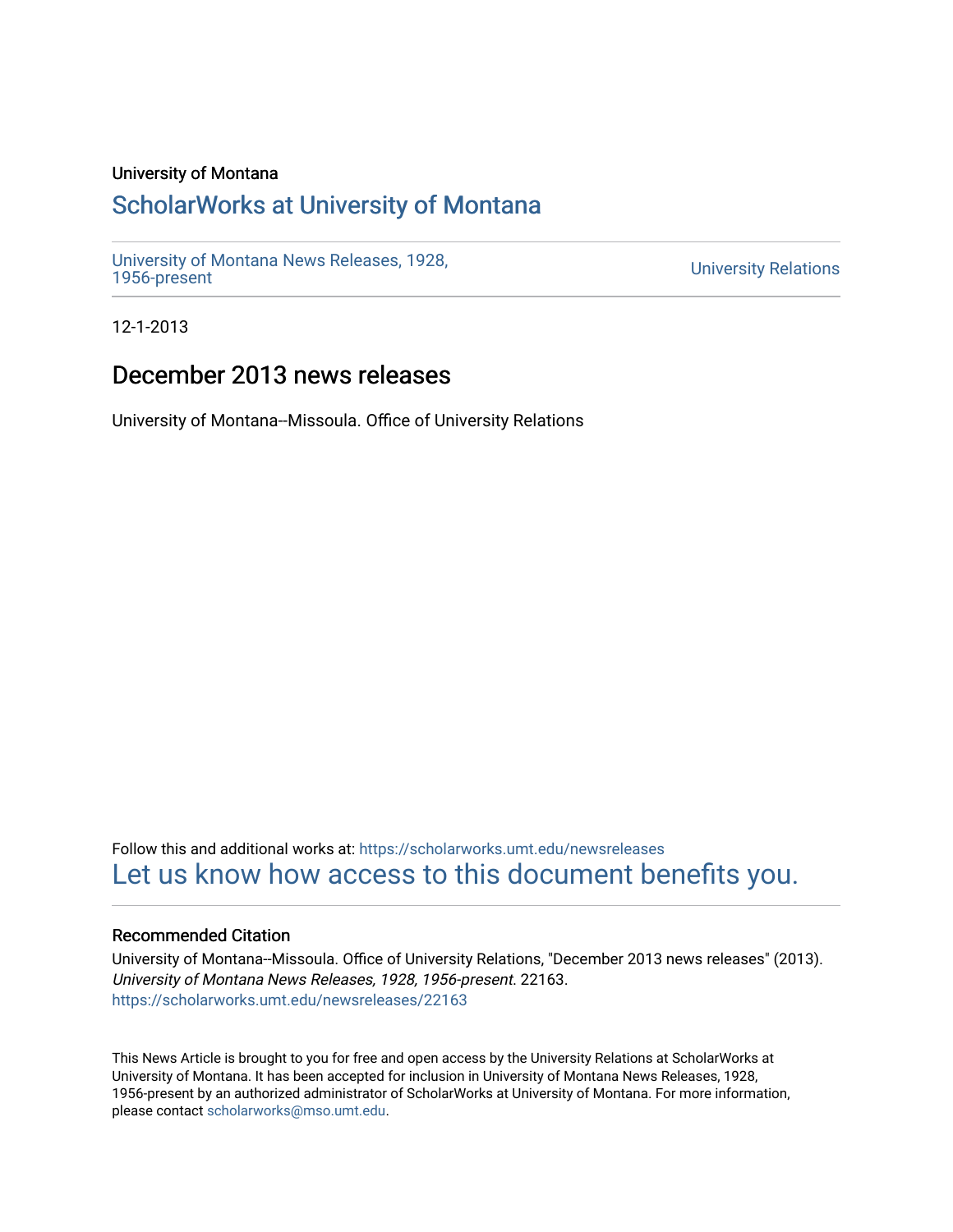

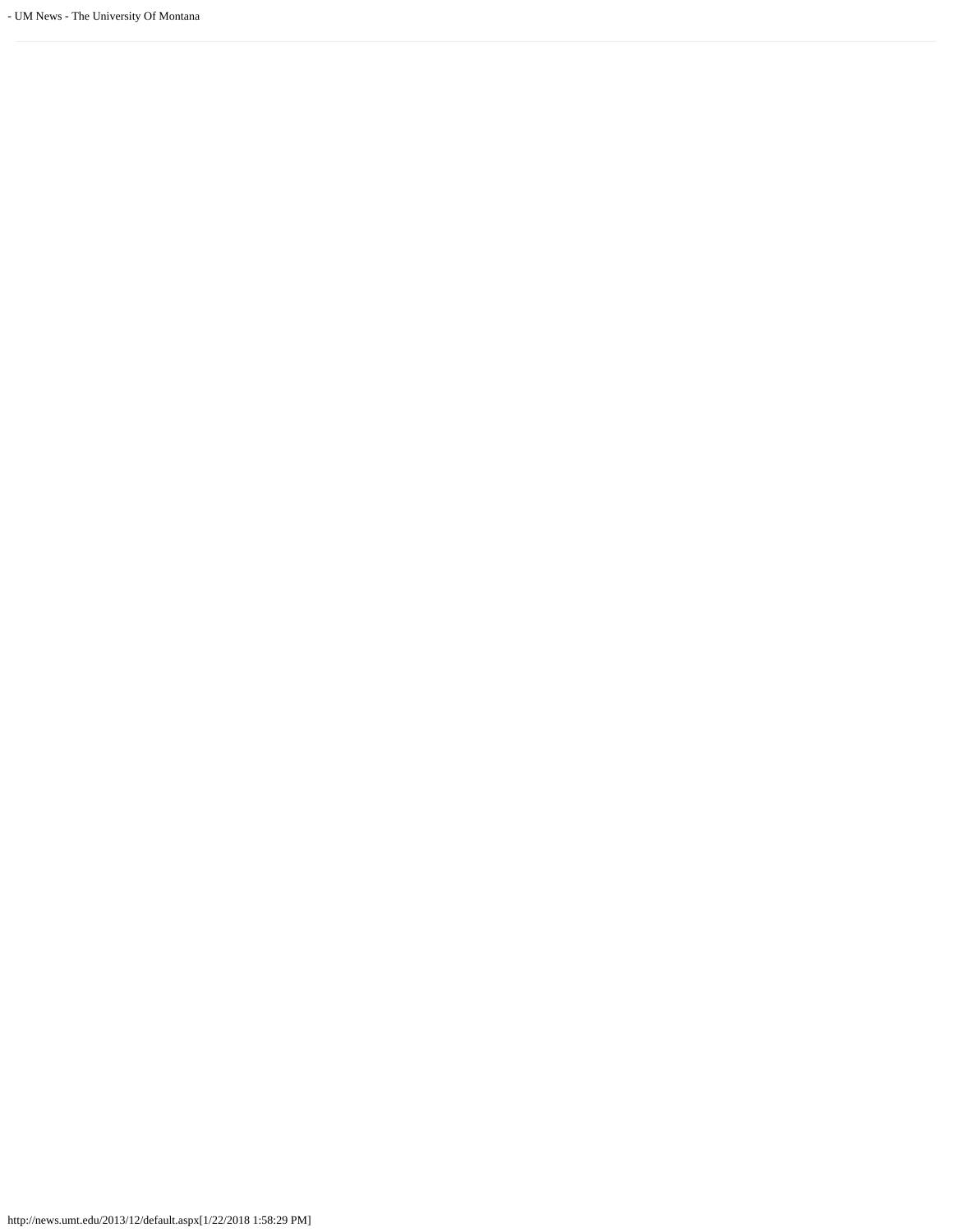<span id="page-3-0"></span>

UM



December 19, 2013

**MISSOULA** – "Belief" will bring its rich Native American stories and live music to Missoula audiences on Saturday, Jan. 11. The winter play will be performed at 7 p.m. in the George and Jane Dennison Theatre at the University of Montana.

"Belief" stars Salish actress and UM alumna Julie Cajune. The performance is a unique mix of Salish women's stories, poetry and an original score performed live by musicians on the stage.

"The stories invite you to believe in one's true self, to believe in magic and to believe in love, the core of all humanity," Cajune said.

Cajune, a Salish educator, writer and poet, collaborated with playwright Jennifer Finley and director Linda Grinde to create "Belief." Grinde then worked with both Cajune and Finley to develop the multi-media script.

The play's original music score was composed by world flutist Gary Stroutsos, Grammy-nominated pianist David Lanz, violinist Swil Kanim and percussionist David Revelli. Powerful and imaginative melodies carry the audience on the journey through "Belief." Stroutsos, Kanim and a special musical guest will be on stage with Cajune for the Missoula performance.

Tickets can be purchased online at <http://www.umt.edu/griztix/>for \$20 or at the door for \$25.

For more information call Tom Webster, director of the Dennison Theatre, at 406-243-2853 or email [thomas.webster@umontana.edu.](mailto:thomas.webster@umontana.edu)

###

ALL

Local

121813beli

**Contact:** Tom Webster, director, UM George and Jane Dennison Theatre, 406-243-2853, [thomas.webster@umontana.edu.](mailto:thomas.webster@umontana.edu)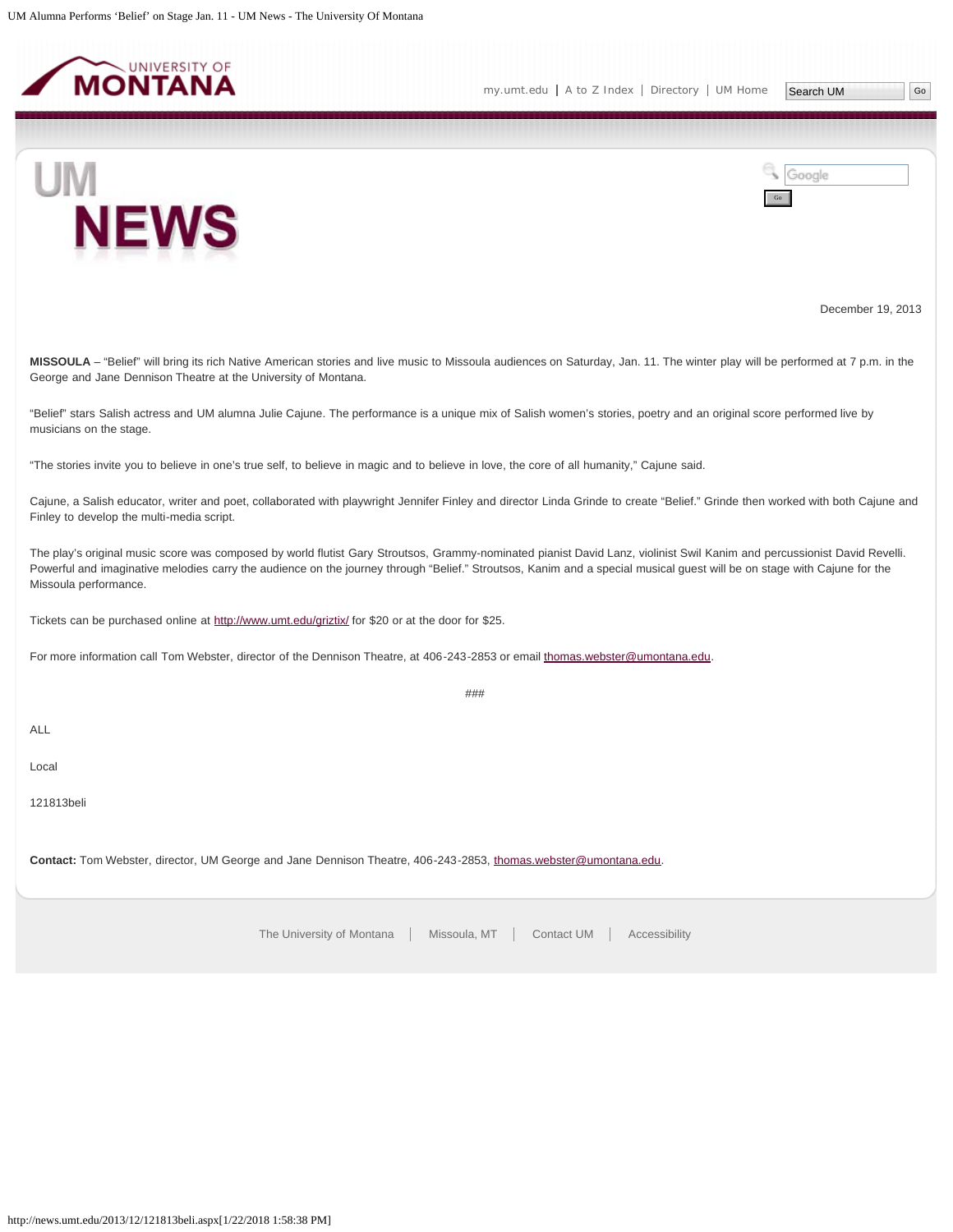<span id="page-4-0"></span>



December 31, 2013

2013 was a good year for tourism despite the October government shutdown, according to preliminary findings by the Institute for Tourism and Recreation Research at the University of Montana. More than 11 million nonresidents visited Montana and spent nearly \$3.5 billion in the Treasure State.

Nonresident visitation was up 2 percent over 2012. Spending by nonresidents was up even higher: 4 percent in quarter one, 5 percent in quarter two and 20 percent in quarter three.

"The numbers show, and business owners have verified, that spending increased greatly over the previous year," said Kara Grau, ITRR assistant director of economic analysis. "Spending was up across the board in all categories, including a 17 percent increase each in restaurant and bar, retail, and gasoline, as well as a 30 percent increase in groceries and snacks."

An interesting trend of where vacationers come from has occurred over the past three years. Visitors from Alberta have become a higher percent of the overall nonresident vacationer in the first three quarters and now represent the top spot of where Montana's nonresidents reside.

In 2011, Albertans represented 6 percent of all vacationers (Q1-Q3). This increased by 2 percentage points per year for the next two years. In 2013, vacationers from Alberta represented 10 percent of all vacationers to the state, followed by 8 percent from Washington and 7 percent from California.

"This is a significant change for Montana" said Norma Nickerson, ITRR director. "Part of this is due to the relatively stable and nearly equal in value exchange rate between Canada and the United States. In addition, we hear from our neighbors to the north that the Glacier National Park area is less crowded than the Banff area. Many people want the more laid-back visitor experience, and Montana can provide that."

As the 16-day government shutdown in October relates to Montana tourism, it mostly affected the national parks and those who service visitors near the parks. Even with the shutdown, Glacier's overall numbers appear to be up by one percentage point. Yellowstone, while down 7 percent, has updated its people/vehicle count to more accurately represent visitation. This adjustment may be the sole reason for the decline. However, both parks and their concessionaires have said it could have been a banner year if not for the shutdown.

Tourism business owners expressed their experiences related to the government shutdown in the ITRR annual Outlook survey:

- "The government shutdown hurt our much-needed fall revenues for 2013."
- "Even with the government shutdown in a weaker but important part of our season, we still managed to come out with a 3 percent occupancy increase."
- "The government shutdown resulted in lost business. Hopefully this will not happen again."

Other 2013 trends show the following preliminary numbers: Rooms sold in the state were up half a percent. Skier visits for the 2012-13 season were up 2.6 percent. Airport deboardings were down 2 percent. Overall national park visitation in Montana was down 5 percent.

The 2013 Review and 2014 Outlook report is available at<http://www.itrr.umt.edu/Research2014/2013Review2014Outlook.pdf>. All information and reports published by ITRR are available at [http://www.itrr.umt.edu.](http://www.itrr.umt.edu/)

|            | ### |
|------------|-----|
| <b>BP</b>  |     |
| State      |     |
| 123113itrr |     |
|            |     |

**Contact:** Norma Nickerson, director, UM Institute for Tourism and Recreation Research, 406-243-2328, [norma.nickerson@umontana.edu](mailto:norma.nickerson@umontana.edu).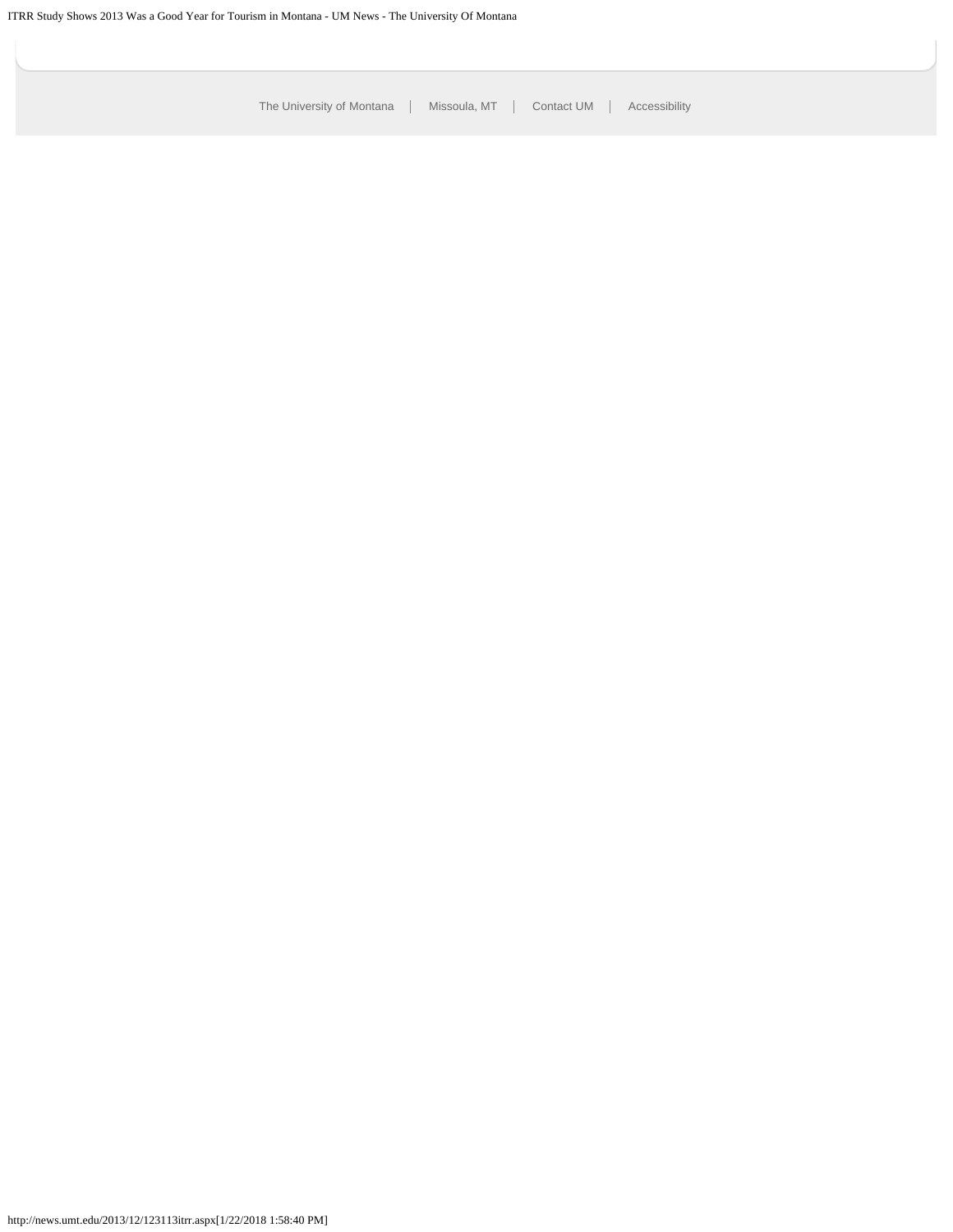<span id="page-6-0"></span>

[my.umt.edu](http://my.umt.edu/) | [A to Z Index](http://www.umt.edu/search/atoz/) | [Directory](http://www.umt.edu/directory/) | [UM Home](http://www.umt.edu/)



Google Go

December 26, 2013

**MISSOULA** – The Montana Museum of Art & Culture and the University of Montana are prominently featured on this week's A&E Television Network's episode of "Shipping Wars." The show premiered on Christmas Eve and will re-air at 4 p.m. MST Saturday, Dec. 28. The show highlights "The Plastic Whale Project," a public art piece that MMAC presented to the Missoula community on Oct. 17, for one afternoon only. The piece was displayed on the stage of the George and Jane Dennison Theatre at UM.

"More than 700 visitors viewed the whale sculpture back in October and we're excited that some of those visitors, and the whole process of safely shipping and getting the whale set up here was filmed by the crew of the nationally viewed 'Shipping Wars,'" said MMAC Director Barbara Koostra. "National media networks rarely travel to Missoula, and we were thrilled that MMAC, UM and the community were featured during their visit."

The gray whale was 32 feet long and made of reclaimed plastic bags and other plastic trash. It was created by 900 youth and adults in Thurston County, Wash., as part of an education and outreach project about plastic bags. The primary goal of the project was to creatively engage the public in learning about plastics in our environment, to educate them about other options and to reduce the use of plastic bags.

Artist Carrie Ziegler, an environmental educator from Thurston County and the brains behind the project, traveled to Missoula with the whale to assist with the "Shipping Wars" move. She offered Missoula's whale visitors valuable insights into the project.

The skin of the whale is made out of 9,000 plastic bags that were braided together by students at 15 different elementary schools. Middle school students formed the 6,000 feet of plastic braids into a mat, similar to a rag rug, to make the skin. The whale's skin shows a map of the Pacific Ocean and the Great Pacific Gyre – now known as the Great Pacific Garbage Patch. Ocean currents pull trash from America and Asia into the center of the Pacific Ocean. Mammals, birds and fish mistake the plastic for food. The map of the gyre is centered over the whale's stomach, symbolizing the plastic stuck in the stomachs of marine animals.

The skeleton of the gray whale was created by art students at Tumwater High School and is visible on the whale's right side. It was made out of disposable plastic forks and cups that are used in many school cafeterias, milk jugs and plastic foam. The design and outreach for the project was completed in fall 2012. The plastics presentations and whale-building workshops took place between January and April 2013. The whale has appeared in parades and celebrations in Washington.

In April 2010, a gray whale washed up on shore in West Seattle. Scientists found about 30 plastic bags and other plastic trash in its stomach. This event inspired the creation of the whale.

For more information on "Shipping Wars" and the episode featuring MMAC's presentation of the whale sculpture, visit<http://www.aetv.com/shipping-wars/season-5/episode-8>.

For more information about MMAC, call 406-243-2019 or visit the museum's website at [http://www.umt.edu/montanamuseum.](http://www.umt.edu/montanamuseum)

###

BK/all

Local

122413ship

**Contact:** Barbara Koostra, director, Montana Museum of Art & Culture, 406-243-2019, [barbara.koostra@mso.umt.edu](mailto:barbara.koostra@mso.umt.edu).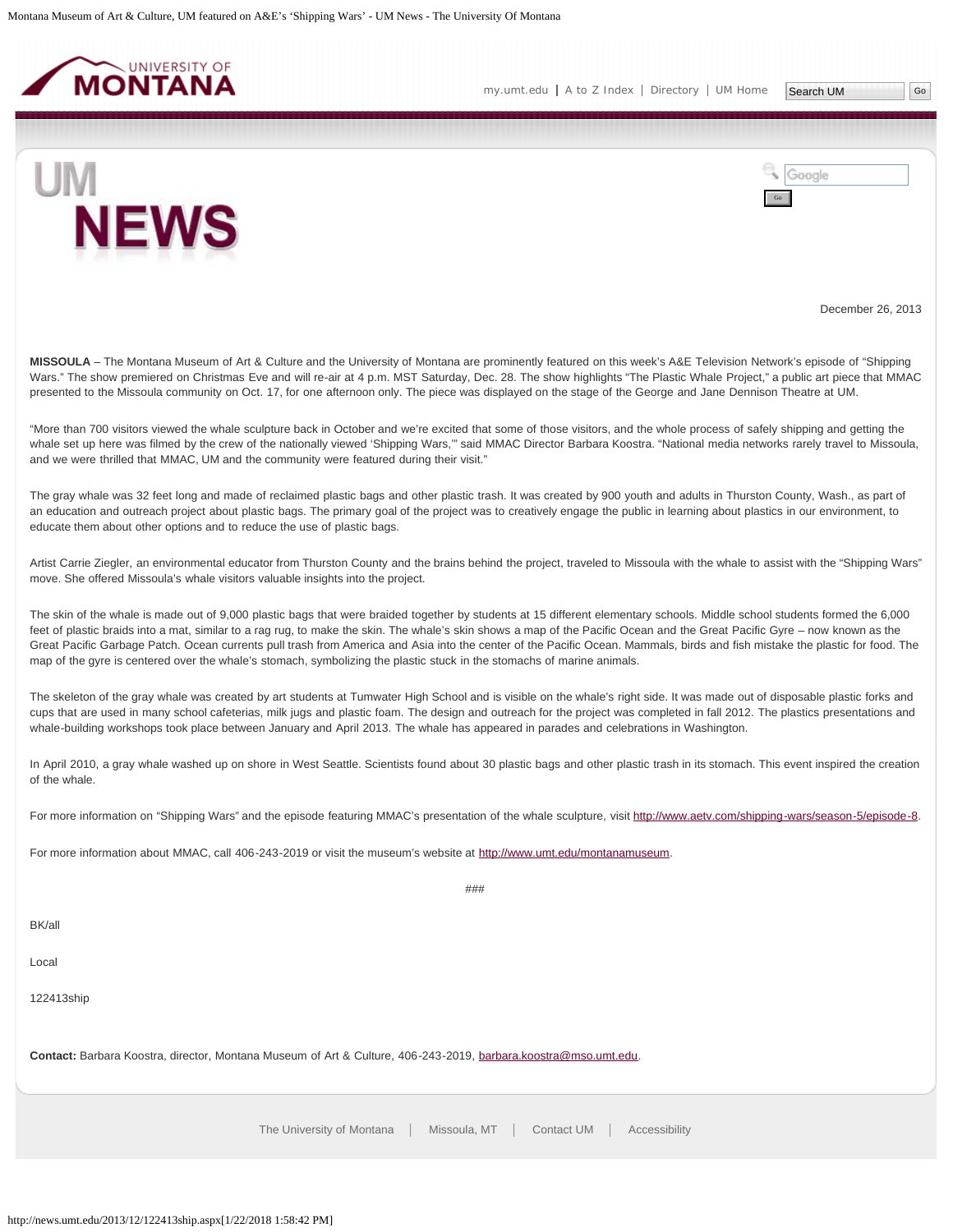<span id="page-7-0"></span>

**UM** 





December 24, 2013

**MISSOULA** – University of Montana's spectrUM Discovery Area will host winter break camps Dec. 27, Dec. 30, Jan. 2 and Jan. 3.

Students will be grouped into two age brackets, 6-8 and 9-12. On Monday, Dec. 30 students will explore optical illusions by tricking their brain into seeing something that is not there during the Illusions 101 camp. They will create their own potions and meet two amazing magicians, G. Wiz the science guy and Evan Disney.

All camps will be held from 9 a.m. to 4 p.m. at the UM campus, in Skaggs Building Room 166. The camp schedule follows:

- **Friday, Dec. 27:** SciKids Engineer It
- **Thursday, Jan. 2:** Crime Scene Investigation
- **Friday, Jan. 3:** Chemistry Concoctions

Camps cost \$50 per day, members and siblings receive a 10 percent discount. Scholarships are available for families in need. To enroll, call spectrUM Discovery Area at 406-728-7836.

For camp descriptions, visit<http://spectrum.umt.edu/about/WinterBreak2013.pdf>.

###

**Contact:** Jessie Herbert, spectrUM Discovery Area operations manager, 406-243-4828, [jessie.herbert@mso.umt.edu.](mailto:jessie.herbert@mso.umt.edu)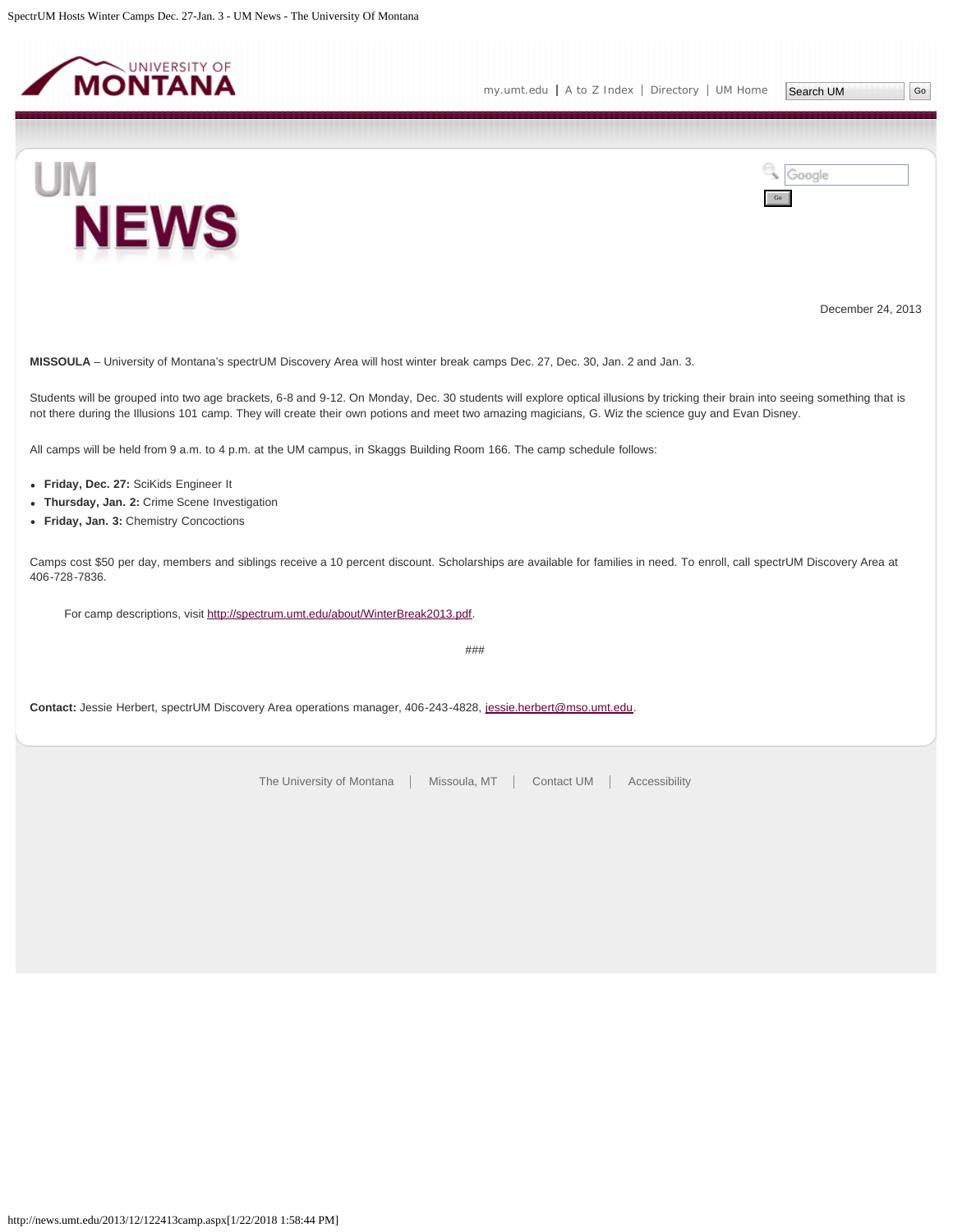<span id="page-8-0"></span>

UM





December 23, 2013

The Office for Civic Engagement at the University of Montana teamed up with the Salvation Army and Poverello Center to meet the holiday needs of 30 families and 14 veterans during this year's Adopt-A-Family and Adopt-A-Veteran programs.

Each year, interested members of the University community pair up with local families or veterans who struggle to provide for themselves or their families, to help ensure that everyone in the Missoula area is able to celebrate the holiday season. This year, UM provided food, gifts and other items to 117 people.

122313adop Gifts were dropped off at the OCE, located in the Davidson Honors College, and faculty and staff members wrapped all of the gifts during a wrapping party hosted by The Bookstore at UM.

|                                                                                                                                                                                                                                                                                                                                                                                              | <b>LLV</b> TUUTUP |
|----------------------------------------------------------------------------------------------------------------------------------------------------------------------------------------------------------------------------------------------------------------------------------------------------------------------------------------------------------------------------------------------|-------------------|
| "The Office for Civic Engagement would like to extend our heartfelt thanks and appreciation to all<br>those members of the UM community who participated in the Adopt-A-Family and Adopt-A-<br>Veteran programs," said Colleen Kane, OCE student programs manager. "Your efforts have truly<br>made a difference in the lives of hundreds of Missoula residents during this holiday season." |                   |
| This year marked the Salvation Army's 17th annual Adopt-A-Family and the Poverello Center's<br>fifth annual Adopt-A-Veteran program.                                                                                                                                                                                                                                                         |                   |
| The OCE serves as the University's primary agent of community activism and civic responsibility.<br>Through various programs and projects, the OCE promotes civic engagement as a means to<br>develop actively engaged citizens in our democratic society.                                                                                                                                   |                   |
| For more information call Kane at 406-243-5128 or email colleen.kane@mso.umt.edu.                                                                                                                                                                                                                                                                                                            |                   |

###

Photo cutline: University of Montana faculty and staff help wrap gifts donated to the Salvation Army's Adopt-A-Family and the Poverello Center's Adopt-A-Veteran programs. The UM community donated holiday gifts for 30 families and 14 veterans this year. (Photo courtesy of the UM Office for Civic Engagement)

**Contact:** Colleen Kane, student programs manager, UM Office for Civic Engagement, 406-243-5128, [colleen.kane@mso.umt.edu](mailto:colleen.kane@mso.umt.edu).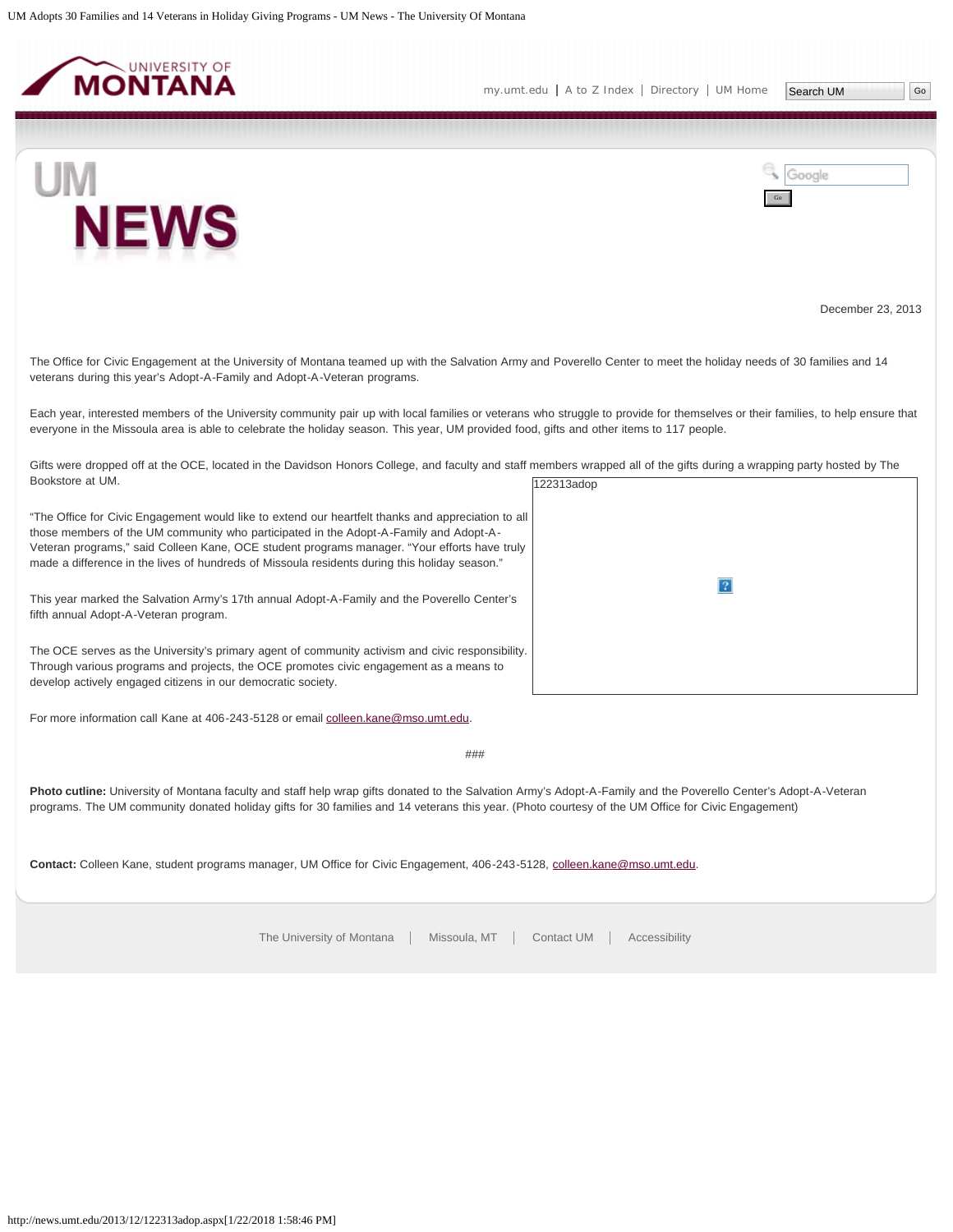<span id="page-9-0"></span>





December 23, 2013

**MISSOULA** – The Montana Museum of Art & Culture and the University of Montana will be prominently featured on the premiere of a national television program on the A&E Television Network that will air at 12:30 a.m. Wednesday, Dec. 25. The show relates to a giant whale sculpture.

"As many as 4 million viewers tune in to this program every episode and we're delighted to be featured as part of this season on the network," said MMAC Director Barbara Koostra. "Be sure to tune in or record the show, as you'll see a number of Missoulians you may know on the program as well as shots of UM and our community."

For more information, call the MMAC at 406-243-2019 or visit the museum's website at [http://www.umt.edu/montanamuseum.](http://www.umt.edu/montanamuseum)

###

**Contact:** Barbara Koostra, director, Montana Museum of Art & Culture, 406-243-2019, [barbara.koostra@mso.umt.edu .](mailto:barbara.koostra@mso.umt.edu)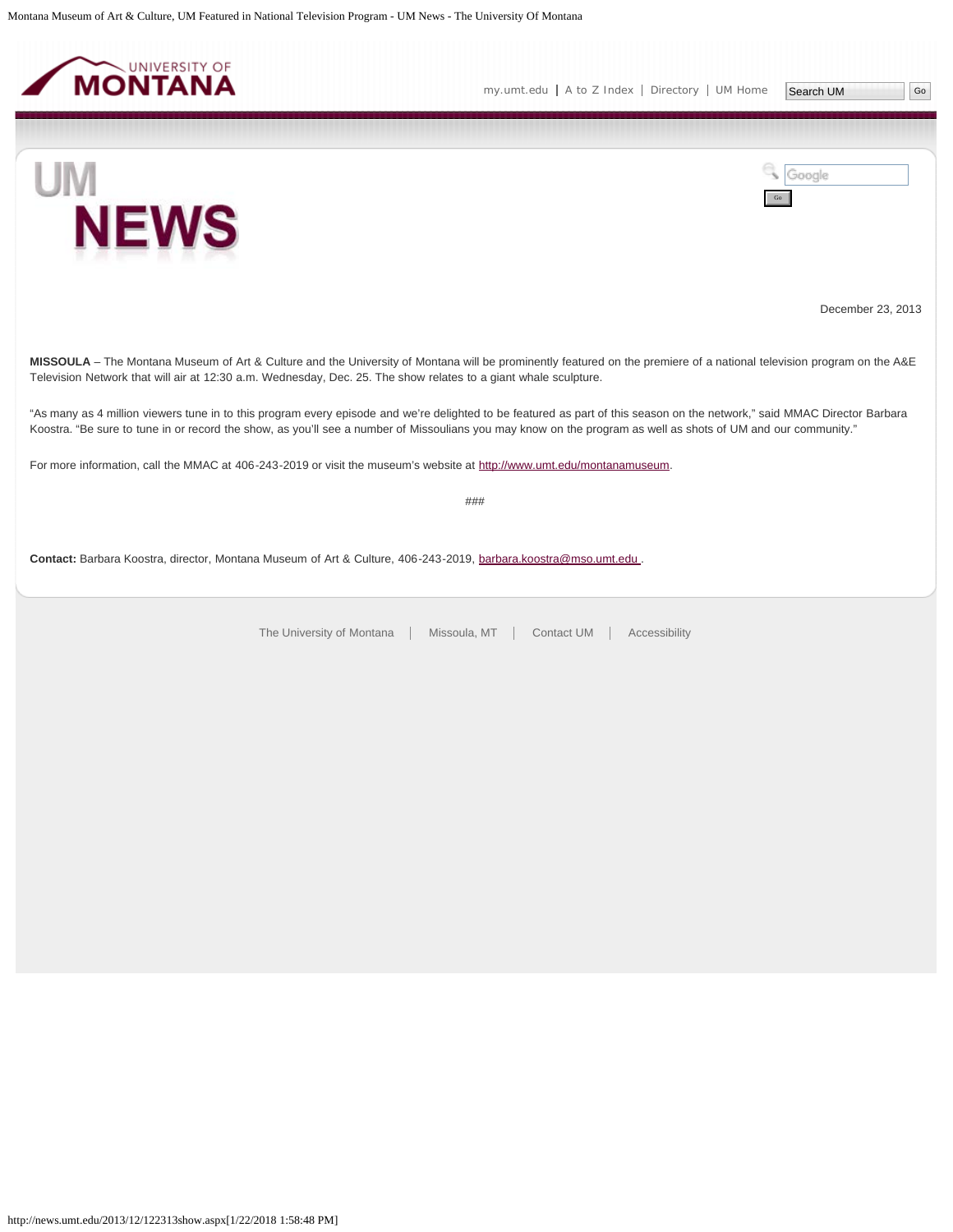<span id="page-10-0"></span>





December 20, 2013

**MISSOULA** – Ruth Eddy and Christopher Allen, seniors in the Department of Radio-TV at the University of Montana, recently were named among the top five winners in the nation for the radio category of the prestigious Hearst Journalism Awards.

Funded by the William Randolph Hearst Foundation, the contest provides cash awards in several media categories to the top five students and their colleges.

Eddy, who placed third, and Allen, who placed fifth, also received an automatic berth to the final competition, where more prize money will be awarded. In June 2014, they will receive an expense-paid trip to Washington, D.C, where they will have to quickly create radio stories for consideration.

Eddy, originally of Oak Park, Ill., is the news director for KBGA 89.9, UM's student-run station. Allen, who is from Missoula, is a reporter there. They both file for the weekly radio magazine show Eddy helped create last year, "Word of Mouth." The stories they entered for the Hearst competition aired on that show. They can all be heard at UM Journalism's SoundCloud stream, [https://soundcloud.com/um-journalism.](https://soundcloud.com/um-journalism)

Last year, Jessica Murri placed first nationally in the Hearst radio competition. She went on to place second overall at the finals in San Francisco and was awarded \$4,000. Her story about predictions gone wrong and how those affect kite-surfing also won best news coverage and an additional \$1,000. That story is online at [http://bit.ly/1fM2vgC.](http://bit.ly/1fM2vgC)

Another recent grad, Samuel Wilson, also competed at the finals in San Francisco and brought home gold. Wilson won the multimedia category with his story about the "real" San Francisco. He filmed and told the story of a tour guide, on the bus and at home. He was awarded \$5,000 and the Hearst medal. His story is online at <http://bit.ly/1fskc3Y>.

###

**Contact:** Denise Dowling, interim dean, UM School of Journalism, 406-243-4143, [denise.dowling@umontana.edu.](mailto:denise.dowling@umontana.edu)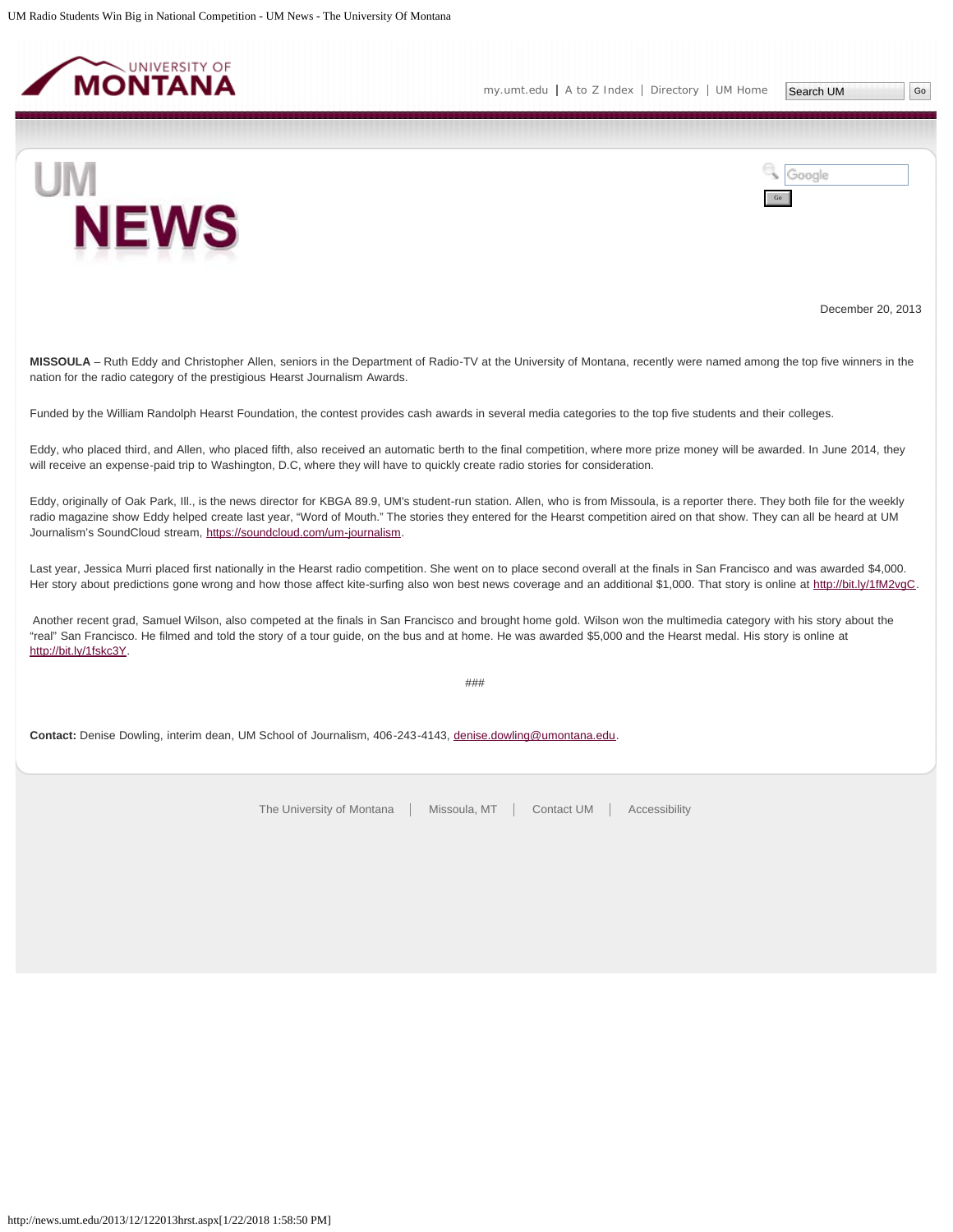<span id="page-11-0"></span>

Search UM



December 19, 2013

**MISSOULA** – Four teams, chosen from a field of entrants, gathered Dec. 11 to present their business plans before a panel of experts at the University of Montana's Fall Business Plan Competition.

Participants vied for \$2,500 in prizes. The awards and winners follow:

- **First place:** \$1,500, UM student Matthew Gangloff, Brattleboro, Vt.**;** and UM student Andrew Burrington, Missoula: New Leaf Environmental Monitoring.
- **Second place:** \$500, UM student Donna Weathers, Missoula: Everyday Hero.

Stakeholders within the Montana Academy of Distinguished Entrepreneurs wanted to recognize seniors graduating at the close of autumn semester with a competition based on the larger, statewide event held in the spring.

First-place winners Gangloff and Burrington, who both major in management information systems, gave audience members a look at New Leaf Environmental Monitoring, a product designed to monitor chemical toxins in and around the home that will culminate in a citizenbased environmental monitoring movement.

Second-place winner Donna Weathers, also an MIS major, put forward her idea for a smartphone application she called Everyday Hero. Her goal is to market the app to grow and change human behavior by providing anyone with a "help line" when they need assistance and an instrument of good will toward others.

Cody Mosher, a marketing and MIS major, presented his plan to build a smartphone application that provides hunters with all the information they need about specific hunting districts and species.



Max Mattioli, Courtney Porch, Jordan Sullivan and Andrew Stolle, the most diverse group with majors from each department in the School of Business Administration, discussed their ideas for Fish On Fly Company, which offers affordable, accessible and fun guided fly-fishing trips on the Clark Fork River at a discounted rate for UM students.

First- and second-place winners received an automatic entrance into the spring competition. All teams plan to launch their businesses regardless of who won, and each team took home a \$125 prize for making it into the competition.

More information about MADE is available at [http://www.business.umt.edu/DegreesPrograms/MADE.aspx,](http://www.business.umt.edu/DegreesPrograms/MADE.aspx) and more information about the UM School of Business Administration is available at [http://www.business.umt.edu.](http://www.business.umt.edu/)

###

**Photo cutline:** Director Don Gaumer presented awards at the 2013 Fall Business Plan Competition. From left to right: Gangloff, Burrington, Gaumer, and Weathers.

**Photo credit:** Paul Gladen

TY/all

State, hometown

121713comp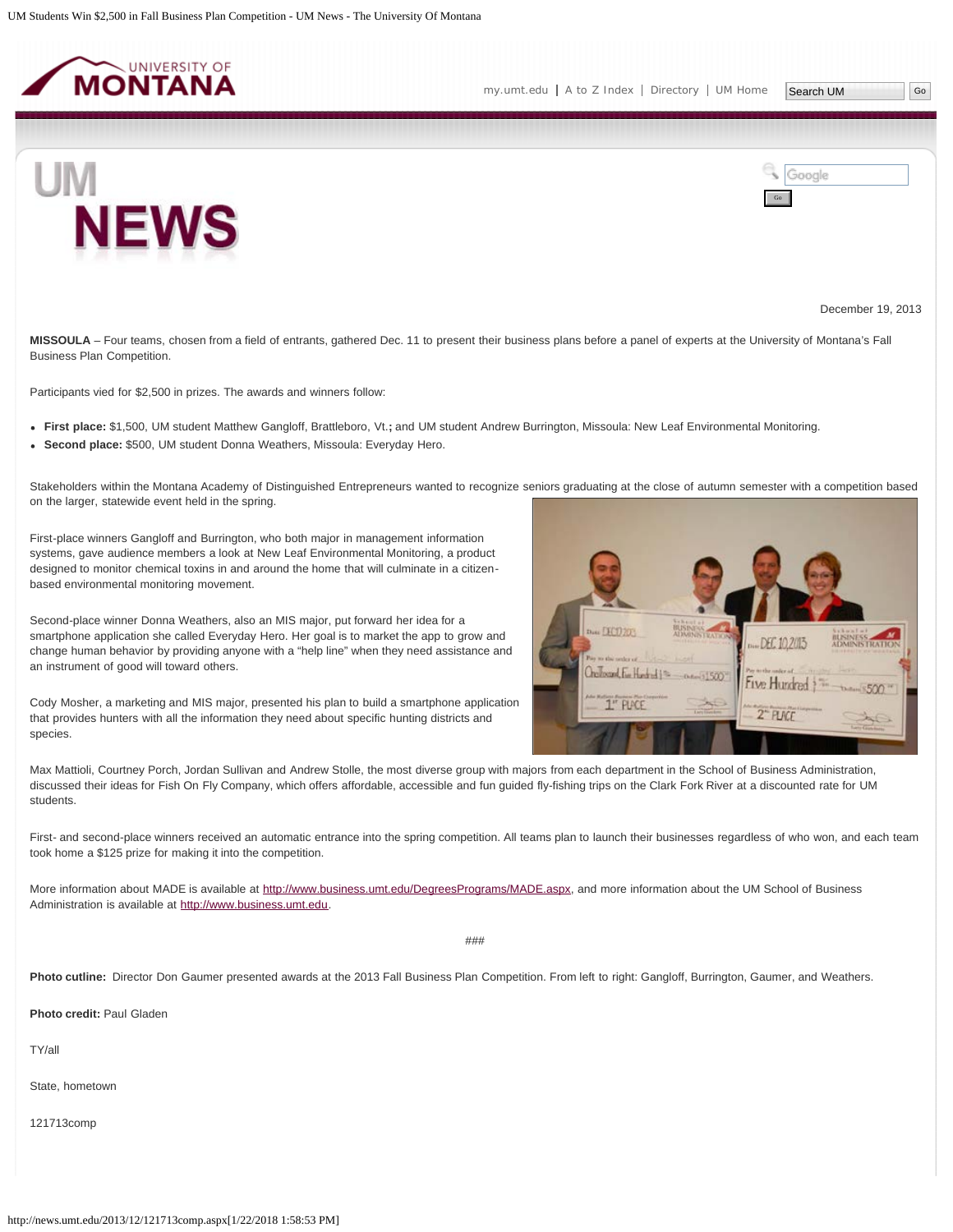**Contact:** Tammy Yedinak, assistant to the dean, UM School of Business Administration, 406-243-6195, [tammy.yedinak@business.umt.edu](mailto:tammy.yedinak@business.umt.edu).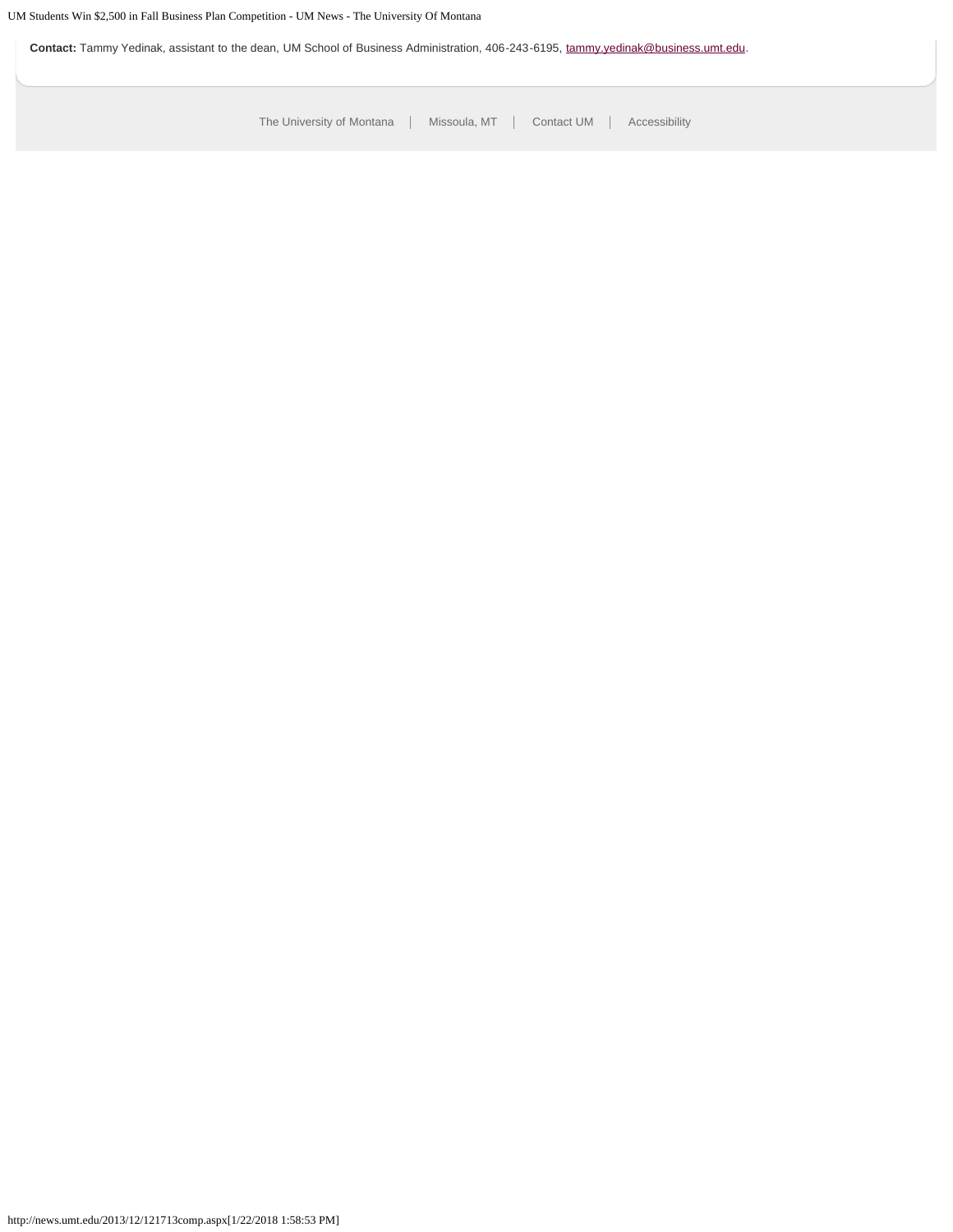<span id="page-13-0"></span>



December 18, 2013

**MISSOULA** – Steve Running, University of Montana Regents Professor of Ecology, recently was ranked one of the top 20 most productive authors worldwide in remote sensing research. The ranking came out of a study published in the Scientometrics journal, which analyzed citations of remote sensing research between 1991 and 2010.

The study surveyed articles related to remote sensing in the Science Citation Index and Social Science Citation Index databases. Of the top 20 authors, Running was ranked first in geographical influence, third in five-year citations and first in five-year citations per article.

Running has taught at UM since 1979 and is an internationally recognized scholar in satelliteremote sensing data, global vegetation productivity, climate change and more. He currently directs the Numerical Terradynamic Simulation Group at UM, a laboratory that pioneers new approaches for landscape ecological and hydrological analyses.



Running and the NTSG team began working with NASA in the early 1980s to write algorithms for satellites to calculate photosynthesis across the whole world, every day.

The satellites, which were launched in 1999 and 2002, collect data that can be used to determine practical information such as forest range, crop production and drought impacts worldwide. But the data also shows how much Earth's plant life – the biosphere – absorbs carbon dioxide from the atmosphere, which slows down global warming.

While the study identifying Running as an influential author in remote sensing goes back to 1991, his work in the field began a whole decade earlier.

"We started back in 1981, helping NASA design the Earth Observing System, and then became part of the science team to write these algorithms to calculate global plant production," Running said. "We've been on this specific activity for more than 30 years now. We worked for 15 years first establishing and building these satellites."

The global nature of the research informs Running's ranking as the most geographically influential author. A particularly telling graphic in the study shows a map of the world with little maroon dots over regions, each indicating an author and the amount of citations their data and research receive. On a world covered with dots, the largest dot indicating more than 10,000 articles – sits squarely over Missoula.

"Our data set touches every square kilometer of the whole world," Running said. "With most people, their research is only really viable in their regon."

The study is published in the 2013 article "Global remote sensing research trends during 1991-2010: a bibliometric analysis." None of the authors are affiliated with UM.

For more information call Running at 406-243-6311 or email [steve.running@umontana.edu.](mailto:steve.running@umontana.edu) More information on the NTSG can be found at [http://www.ntsg.umt.edu/.](http://www.ntsg.umt.edu/)

###

Photo caption: This figure from the article shows a comparison of spatial distributions of remote sensing research with satellite development of different countries. (Scientometrics graphic)

BP

State, National Science

121813runn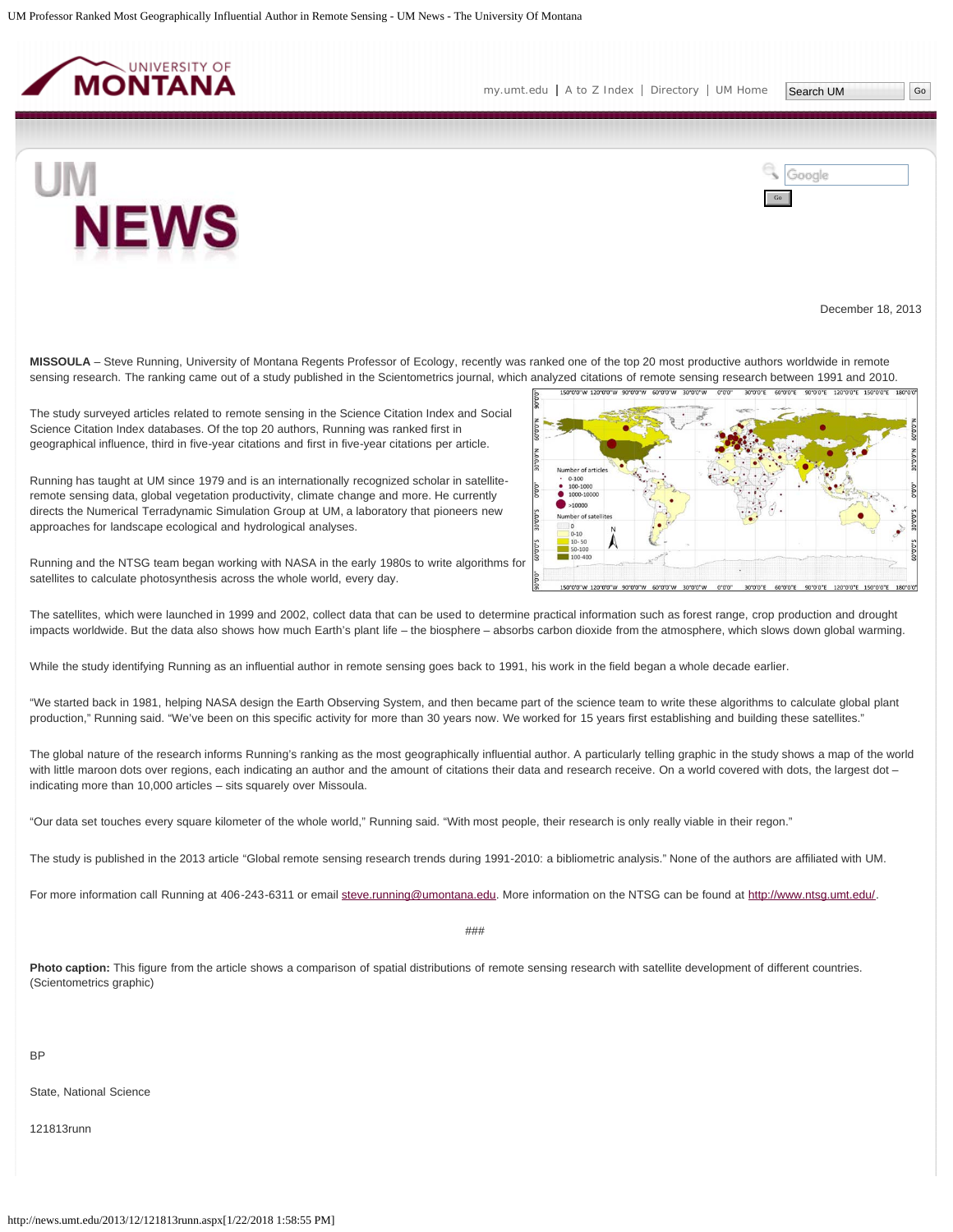Contact: Steve Running, Regents Professor of Ecology and director of the UM Numerical Terradynamic Simulation Group, 406-243-6311, [steve.running@umontana.edu](mailto:steve.running@umontana.edu).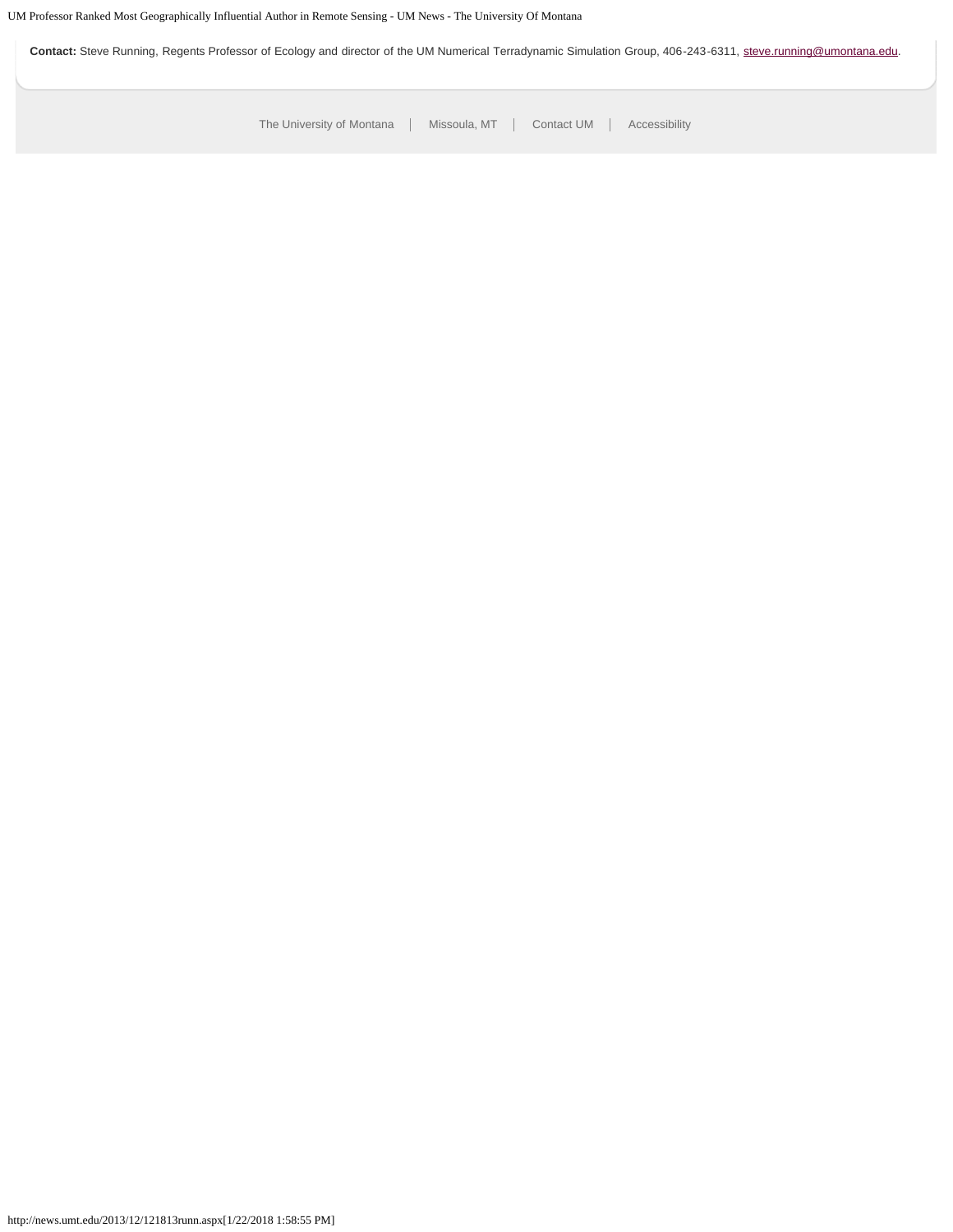<span id="page-15-0"></span>



December 18, 2013

**MISSOULA** – The University of Montana School of Journalism recently was ranked the ninth best college journalism program in the country in a poll by NewsPro magazine and the Radio Television Digital News Association.

The magazine and professional association surveyed news professionals for their 2013 top choices of J-schools around the country, both undergraduate and graduate. Responders emphasized the importance of fundamentals and practical application in programs, such as teaching Associated Press style, grammar and different ways to write about news.

"We were incredibly excited to hear the news of our ranking by news professionals," said Denise Dowling, interim dean of UM's School of Journalism. "It not only speaks to the decades of devotion to hands-on teaching by outstanding faculty, but also to the graduates who go out and make a difference in newsrooms across the country.

"The work they do in communities shows they've got a rock-solid grounding in practicing ethical journalism in a rapidly changing media world."

Of the top 10 schools identified in the poll, UM also boasts the lowest yearly cost of attendance for both in-state and out-of-state undergraduate students.

The UM School of Journalism is one of the oldest journalism programs in the country, celebrating its 99th year in 2013. It was established in surplus army tents on the Oval in 1914 and moved to the Journalism Building – now Stone Hall – in 1936. In 2007, the program moved into the newly built Don Anderson Hall.

Undergraduate professional programs include print/online journalism, print/Web design, photojournalism, specialty reporting, television production, television news/documentary and radio. The graduate program focuses on natural resource and environmental science journalism.

The school will celebrate its centennial Sept. 26-27, 2014, welcoming alumni and current students to reflect on 100 years of excellence in journalism education.

For more information call Dowling at 406-243-4143 or email [denise.dowling@umontana.edu](mailto:denise.dowling@umontana.edu). The list of the top 20 journalism programs is available at [http://rtdna.org/article/survey\\_the\\_top\\_20\\_journalism\\_schools#.UrHwafRDt8H](http://rtdna.org/article/survey_the_top_20_journalism_schools#.UrHwafRDt8H).

###

BP

**State** 

121813jour

**Contact:** Denise Dowling, interim dean, UM School of Journalism, 406-243-4143, [denise.dowling@umontana.edu.](mailto:denise.dowling@umontana.edu)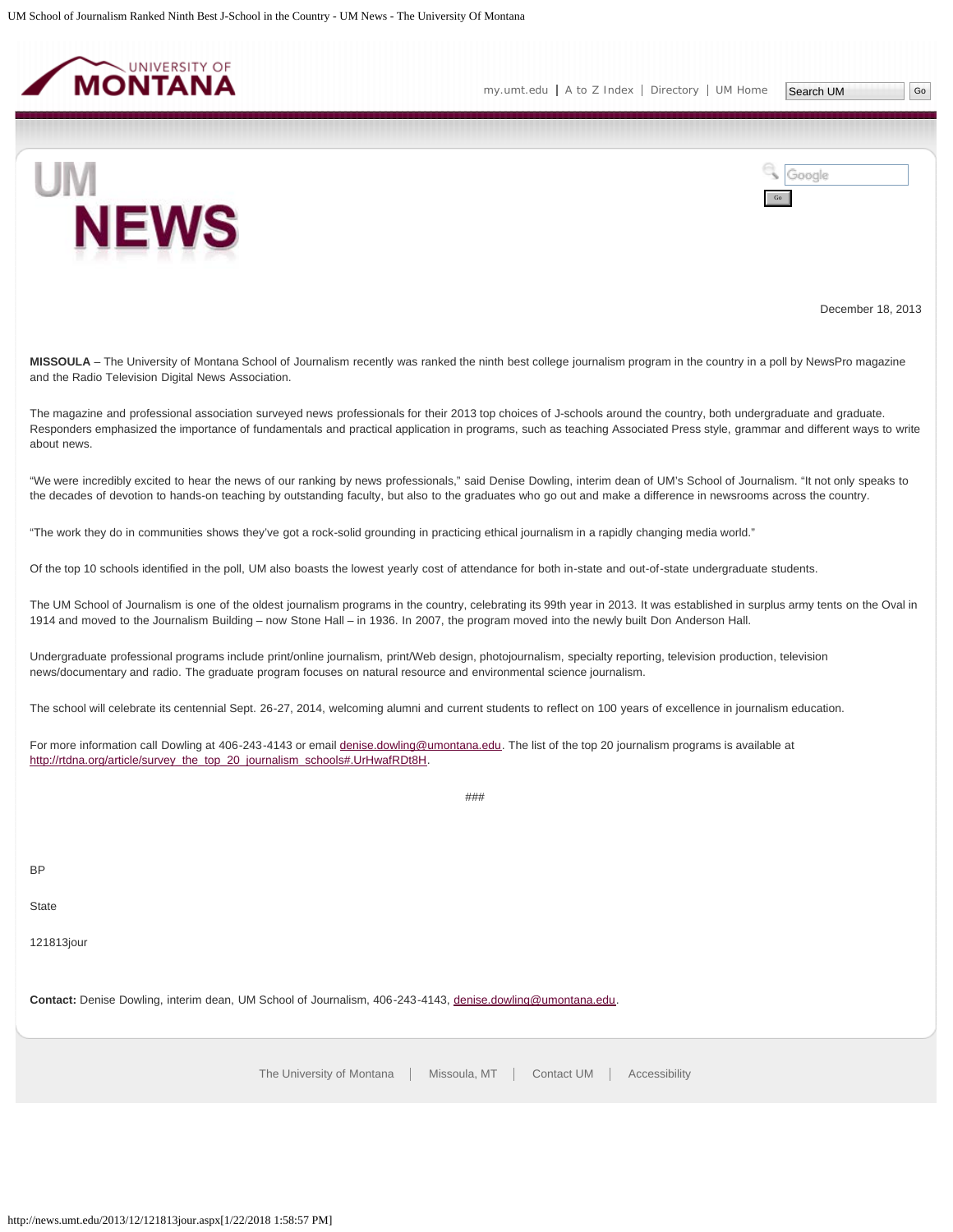<span id="page-16-0"></span>

UM



December 16, 2013

MISSOULA – The Archie Bray Foundation for the Ceramic Arts in Helena provides an environment for ceramic artists to work and thrive. A recent economic study conducted by the Bureau of Business and Economic Research at the University of Montana found that accomplishing this mission also has a significant impact on the Montana economy through job creation and income generation.

The study's author, BBER economist Patrick Barkey, found that in years in which special events occur at the Archie Bray Foundation, the operations of the organization ultimately support 38 year-round equivalent jobs, \$2.1 million in income to Montana households and more than \$4 million in sales recorded by Montana businesses.

According to the study, Archie Bray impacts the Montana economy in three quantifiable ways:

- Business operations making ceramic art and distributing school supplies generate jobs, sales and payments to vendors and suppliers.
- The educational facility hosts workshops and artist-in-residence programs that attract spending by out-of-state artists and students who take part in these activities.
- Archie Bray draws out-of-area visitors attracted to the foundation's reputation and cultural activities.

"The impact of the Bray as a destination for cultural tourists was a bit of a surprise," Barkey said. "Cultural tourists tend to be older and more affluent and also tend to stay longer when they visit. We often think of the arts as something you do with money. But it's important to recognize that the arts also bring money into the state economy."

Set against the ruins of a 26-acre former brickyard three miles from downtown Helena, the Archie Bray Foundation for the Ceramic Arts is internationally recognized as a gathering place for emerging and established ceramic artists. Founded in 1951 by brick maker Archie Bray, the site is listed on the National Register of Historic Places and draws visitors from around the country and beyond who purchase artworks and art supplies and attend events and workshops hosted on site.

###

BBER is a research center producing economic and industry data for Montana. For more information visit [http://www.bber.umt.edu/.](http://www.bber.umt.edu/)

CH/bp

**State** 

121613bray

**Contact:** Patrick Barkey, director, UM Bureau of Business and Economic Research, 406-243-5113, [pat.barkey@business.umt.edu](mailto:pat.barkey@business.umt.edu).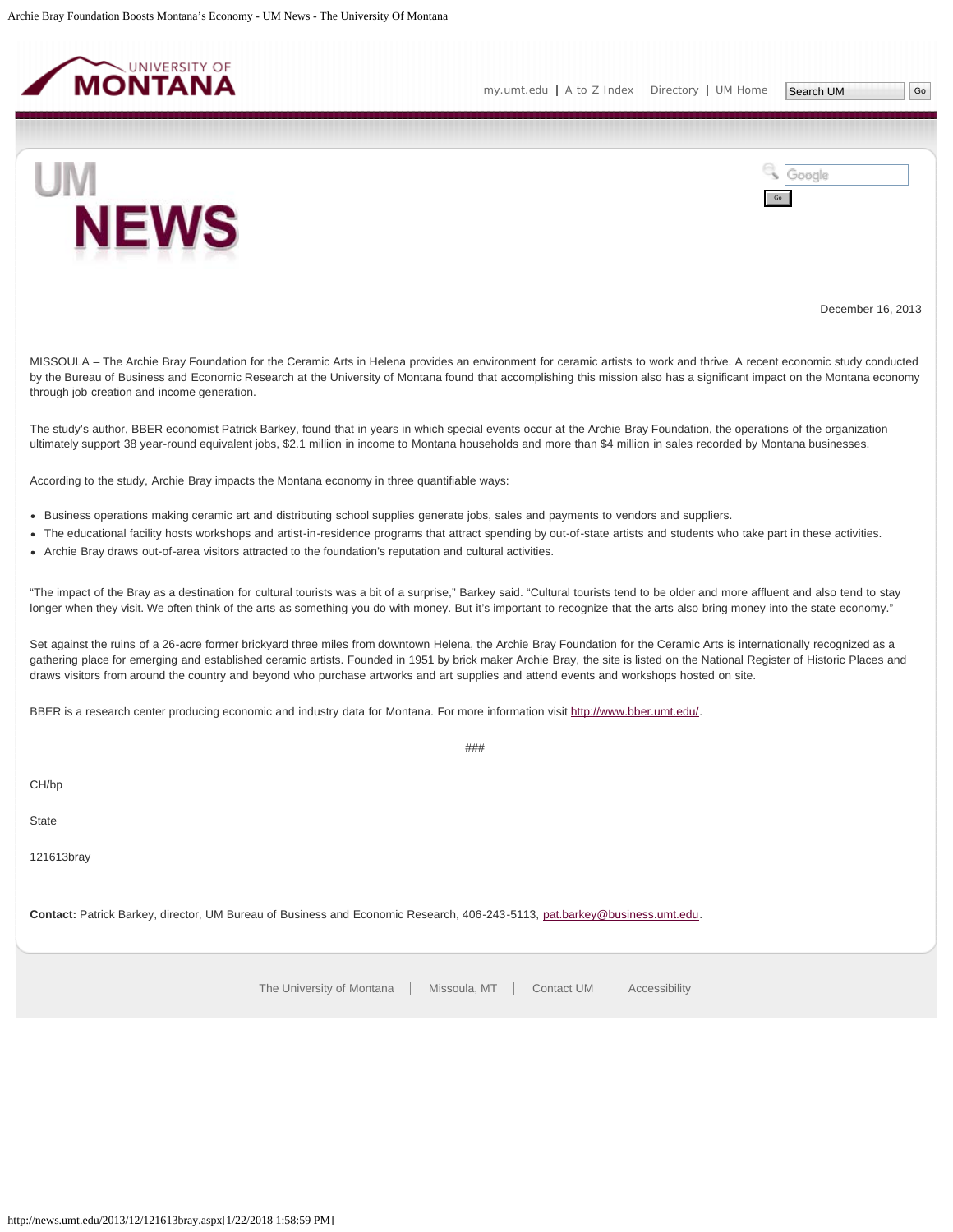<span id="page-17-0"></span>

UM



December 16, 2013

**MISSOULA** – Community members age 50 and older can now register for Winter 2014 courses through the Osher Lifelong Learning Institute at the University of Montana.

Taught by distinguished UM faculty, emeritus faculty and professionals from the community, Winter 2014 MOLLI courses will take place Jan. 23- Feb. 28. Registration is open for all courses.

Courses cover a variety of topics, including the symphony, World War II in the Pacific, experimental drawing, Cuban art and culture, disease and its effects on your body, life and death on the Eastern front, everyday law for the non-lawyer, Montana history and more.

To view the course schedule, course descriptions and instructor biographies, visit [http://www.umt.edu/molli.](http://www.umt.edu/molli) An annual membership fee of \$20 is required to enroll in a course. Registration costs \$60 per course, per participant and there is a two for \$100 discount available for your first two courses.

For more information or to register for courses over the phone, call the MOLLI office at 406-243-2905 or visit the School of Extended & Lifelong Learning in the Todd Building adjacent to the University Center at UM.

###

BP

Local

121613moll

**Contact:** Eileen Flannigan, Program Coordinator, Osher Lifelong Learning Institute at UM, 406-243-2905, [eileen.flannigan@mso.umt.edu.](mailto:eileen.flannigan@mso.umt.edu)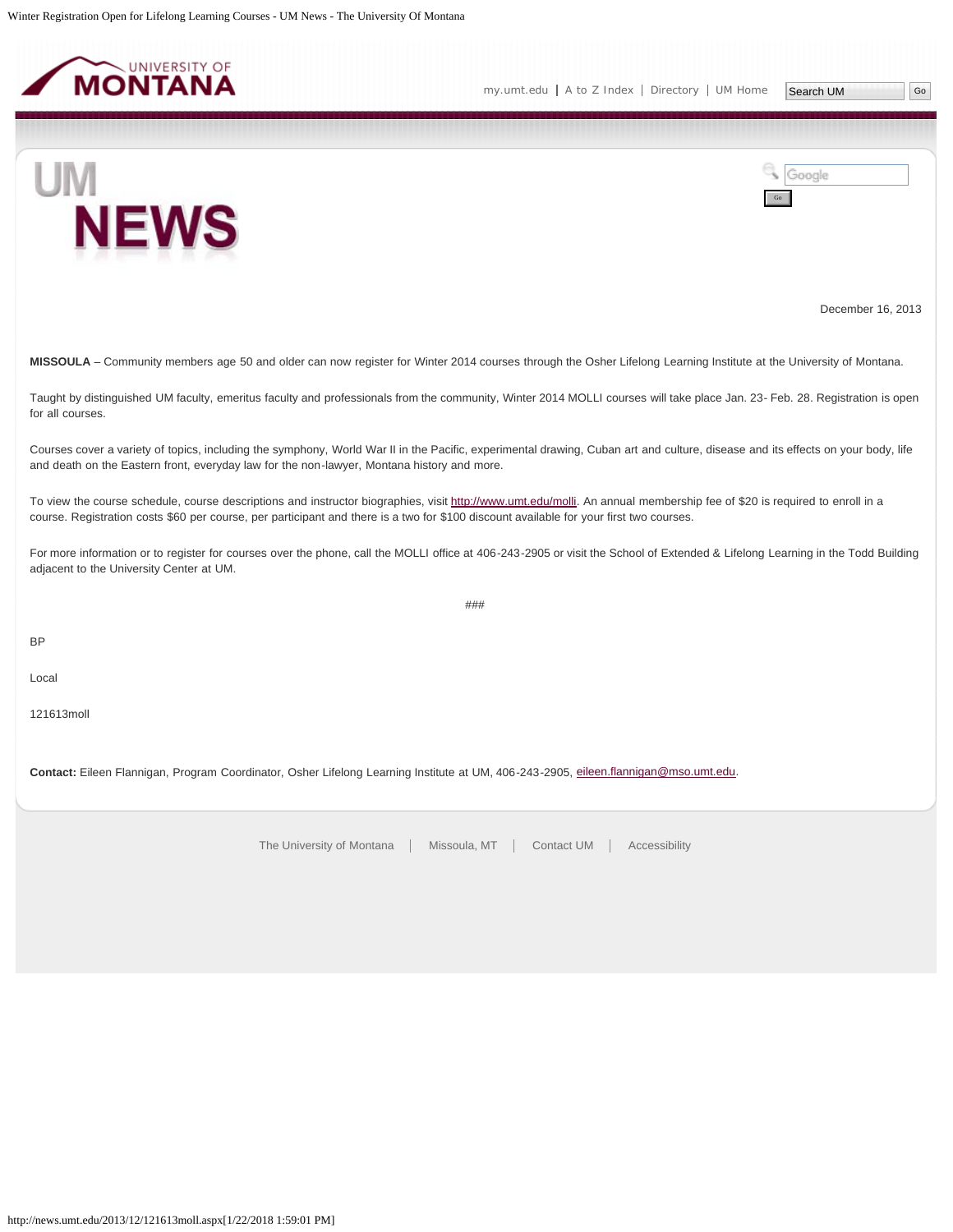<span id="page-18-0"></span>

Go

Google



December 12, 2013

**MISSOULA** – A University of Montana class, Can Giving Change the World?, granted \$10,000 to local nonprofits on Thursday, Dec. 12, at the Davidson Honors College.

The class, part of UM's Global Leadership Initiative, focused on awarding grants to nonprofits that operate within Missoula County and combat youth hunger or youth depression. Organizations submitted grant proposals to the class earlier this semester.

This semester's winners are:

- **Mountain Home Montana:** \$2,000 to support the young mothers' support group.
- **Garden City Harvest:** \$3,000 to support the Youth Harvest Project.
- **Watson Children's Shelter:** \$2,000 for children's fruits and vegetables nourishment.
- **The Girls Way:** \$3,000 for Thursday Funshops: Developing Strong, Smart, Real Girls.

The philanthropy class at UM teaches students about social responsibility and community building to address and resolve social issues. Students study the role of philanthropy and giving strategies to meet local needs. Andrea Vernon, director of the Office for Civic Engagement, and communication studies Associate Professor Gregory Larson secure the grant monies for the class from the Learning by Giving Foundation. (For a animated video about the Learning by Giving Foundation, click [here](http://www.learningbygivingfoundation.org/).)

"It has been my privilege to be part of this course for several semesters now and I can attest that this funding makes for a wonderful educational experience for our students, as well as provides a nice benefit for the Missoula community," Larson said.

The Global Leadership Initiative is a four-year program open to students in all majors. Students engage in innovative seminars, pursue experiential learning opportunities, interact one-on-one with inspiring leaders and learn how to be a leader for the global century.

For more information call Vernon at 406-243-5159 or email [andrea.vernon@umontana.edu.](mailto:andrea.vernon@umontana.edu)

BP

Local

121213phil

**Contact:** Andrea Vernon, director, UM Office for Civic Engagement, 406-243-5159, [andrea.vernon@umontana.edu.](mailto:andrea.vernon@umontana.edu)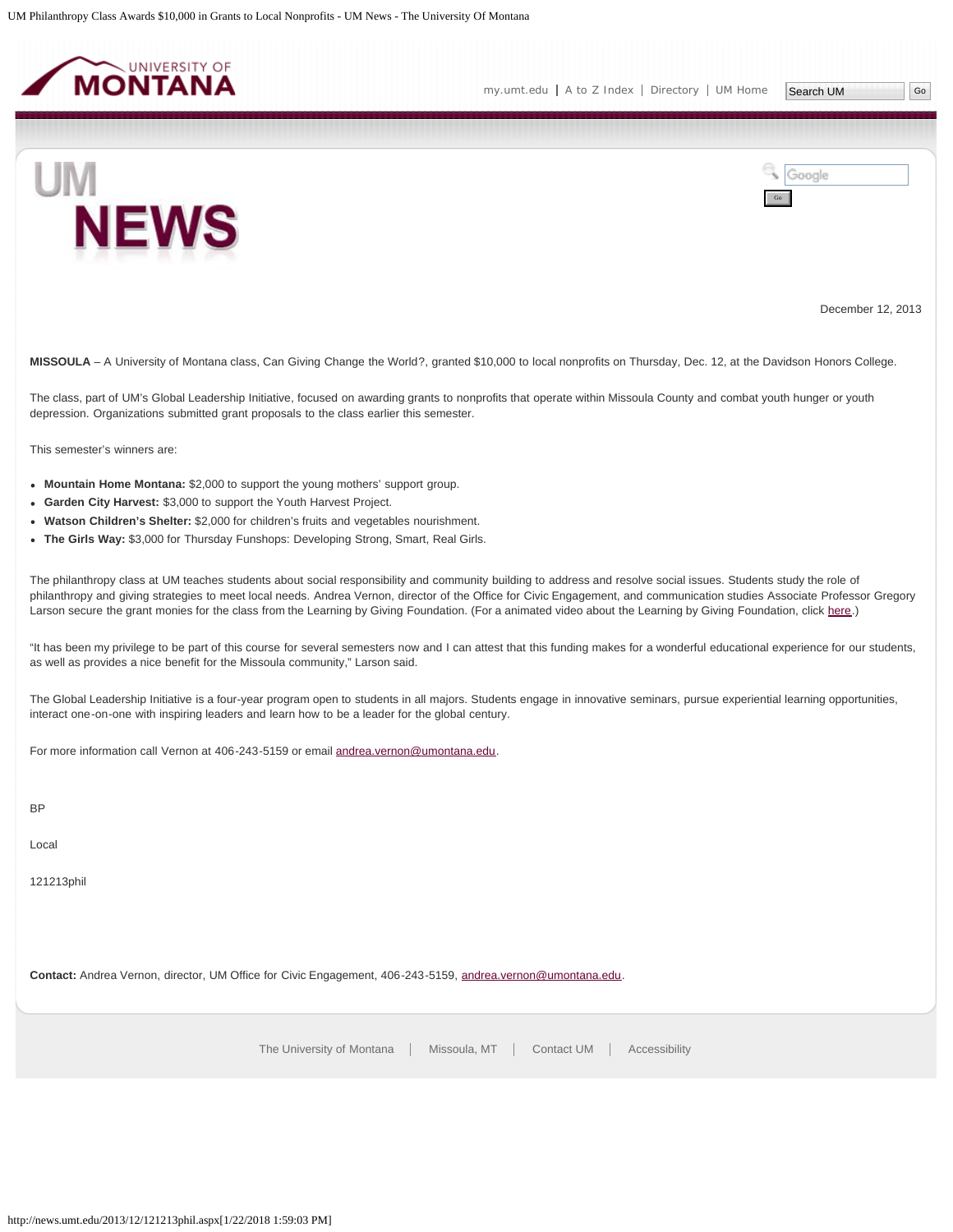<span id="page-19-0"></span>





December 11, 2013

**MISSOULA –** The Montana Information Systems Association, a student organization housed within the University of Montana's School of Business Administration, will be recognized at an upcoming international conference for their outstanding fundraising efforts.

During an awards luncheon slated for noon on Tuesday, Dec. 17, in Milan, Italy, UM's chapter of the Association for Information Systems will be honored for their fundraising abilities. According to faculty adviser Clayton Looney, the group employed a creative strategy which was very successful.

"This is an extraordinary accomplishment for the MISA student group," Looney said. "Receiving international honors from AIS demonstrates SoBA's commitment to developing outstanding business professionals who are well-prepared to excel in an information-intensive, global marketplace."

Former MISA members, now UM alumni have remained connected to the student group. Looney attributes the chapter's success to the support and engagement of its alumni.

AIS is the premier global organization for academics specializing in information systems. Founded in 1994, AIS is an international professional society of 4,000 members from 90 countries and a key player in the advancement of the information systems academic community.

MISA has been recognized by AIS for upholding the international organization's mission – to serve society through the advancement of knowledge and the promotion of excellence in the practice and study of information systems.

###

ALL

local

121113misa

**Contact:** Tammy Yedinak, assistant to the dean, UM School of Business Administration, 406-243-6195, [tammy.yedinak@business.umt.edu](mailto:tammy.yedinak@business.umt.edu).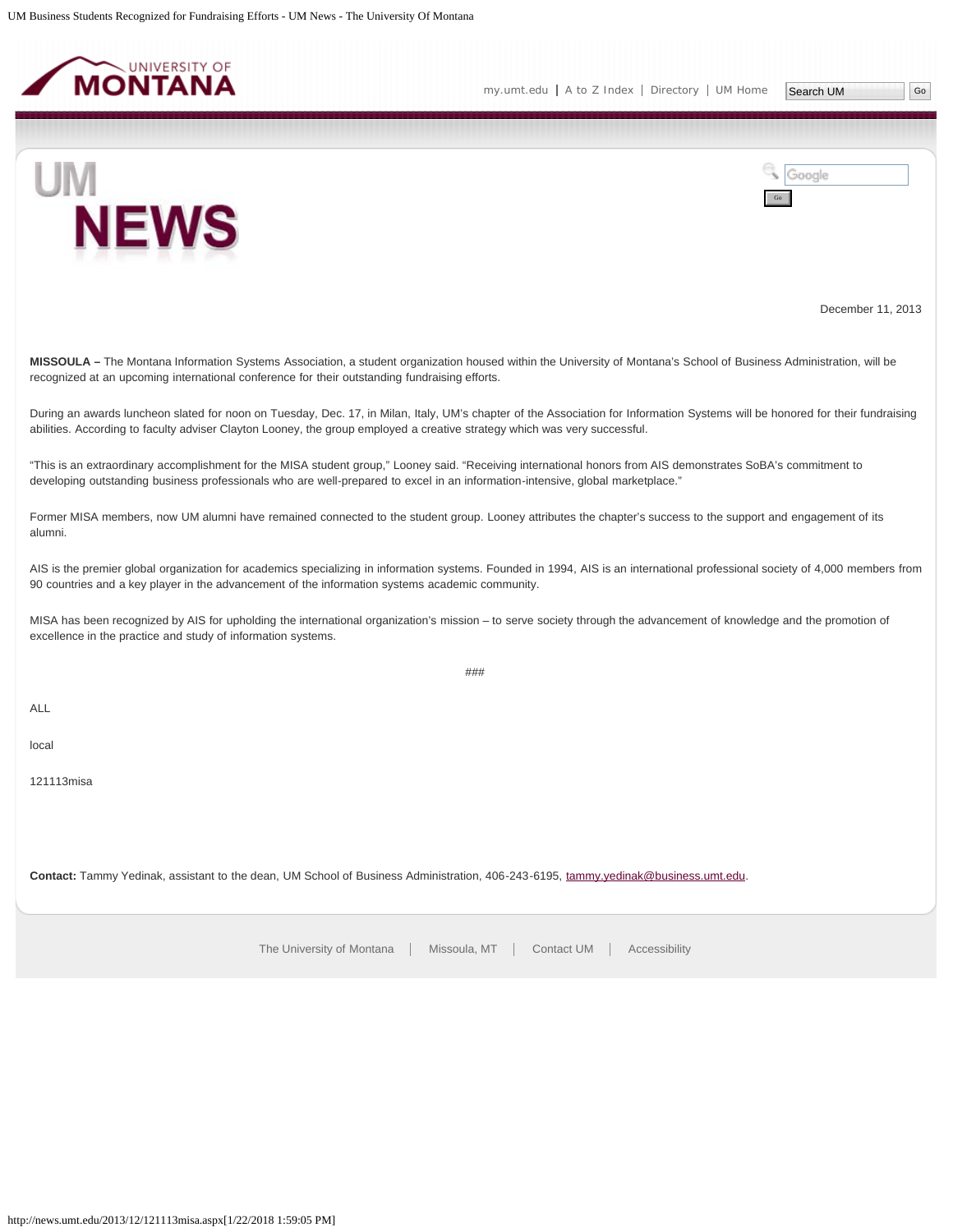<span id="page-20-0"></span>

Go

Google



December 11, 2013

**MISSOULA** – University of Montana's professional education programs recently earned their highest national accreditation review since 1954, when the Phyllis J. Washington College of Education and Human Sciences became a founding member of the National Council for Accreditation of Teacher Education.

The accreditation evaluated 42 professional education programs across four colleges and schools, ranging from teacher preparation in elementary education to advanced degrees in school administration and school psychology, among many others.

"Under the leadership of Dean Roberta Evans, the Phyllis J. Washington College of Education and Human Sciences delivers outstanding educator-preparation programs and ensures their candidates and graduates are successful," said B. Joyce Stallworth, NCATE team chair and associate provost at the University of Alabama. "During the entire accreditation review process, the unit provided clear evidence that it meets the six rigorous NCATE standards.

"Throughout the onsite visit, all administrators, faculty, staff and students demonstrated their commitment to excellence," Stallworth said. "I was impressed with the level of professionalism exhibited by everyone at the University."

High accreditation scores highlight the college's excellence in preparing future P-12 teachers and other school professionals.

"A strong teaching workforce is critical for good schools and the economic strength of Montana," Gov. Steve Bullock said. "The University of Montana has a long tradition of preparing teachers to serve our students from before they enter kindergarten until they graduate from high school."

The accreditation process occurs every seven years. The assessment requires the college to submit more than 3,000 data reports, policy documents and examples of student work. These documents were reviewed by educational leaders across the nation and within the state.

The peer-review process culminated in a site visit, where 11 evaluators spent three days engaged in presentations, interviews and school visits with more than 160 UM administrators, faculty, teacher candidates, graduate students, recent UM graduates and P-12 teachers and principals. They presented their findings to the Montana Board of Public Education and the NCATE/CAEP Continuous Improvement Commission for final review and recommendations.

Unanimously, the programs were awarded accreditation with the highest scores possible. Review findings emphasized their outstanding leadership, assessment system and innovative use of digital learning models, noting that the programs are poised for tremendous growth.

"At the University of Montana, we know our College of Education and Human Sciences is among the absolute best in the nation," said UM President Royce Engstrom. "These NCATE results confirm that through an in-depth review from outside evaluators."

"To attain such a high level of recognition through this rigorous process is noteworthy," said Denise Juneau, Montana superintendent of public instruction. "The work that has gone into program development and delivery on the UM campus will benefit Montana schools and students for years to come."

The programs also were lauded for their collaborative efforts among experts across the UM campus and area P-12 school partners, all of whom played key roles in earning distinction for UM's teacher-preparation programs in the review.

"The excellence of the college starts with an outstanding faculty who care deeply about their students and about educational research," Engstrom said. "Combined with forward-thinking leadership and state-of-the-art facilities, the college is a tremendous source of pride for UM and for the state of Montana.

"I want to extend my personal thanks to everyone from the College, across campus and area P-12 schools who helped achieve this extraordinary accreditation outcome."

With the goal to maintain a high level in the next seven-year accreditation, leaders in the college have set new benchmarks for excellence.

ALL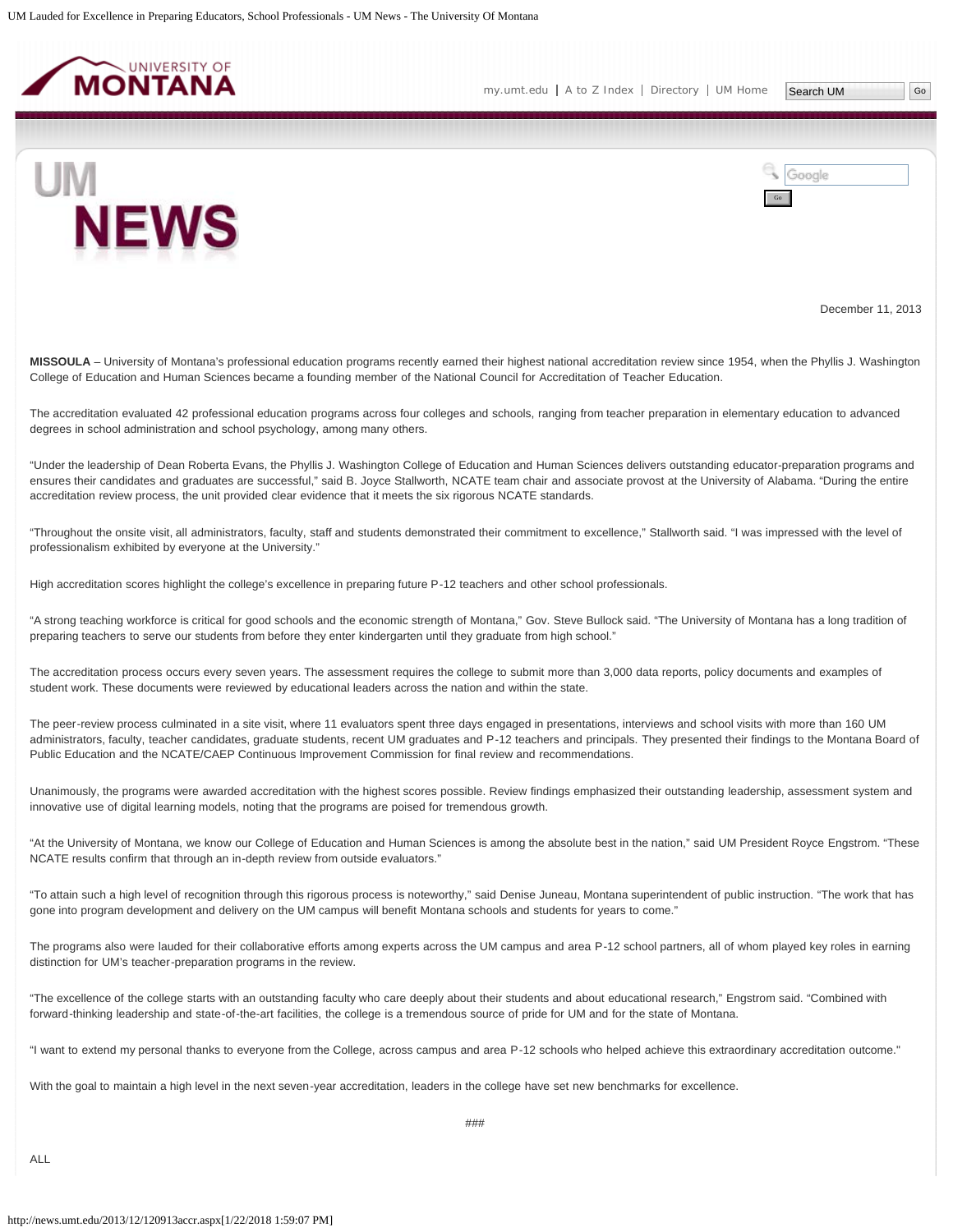State

120913accr

Contact: Peter Knox, communications and outreach manager, Phyllis J. Washington College of Education and Human Sciences, 406-243-4911, [peter.knox@umontana.edu](mailto:peter.knox@umontana.edu).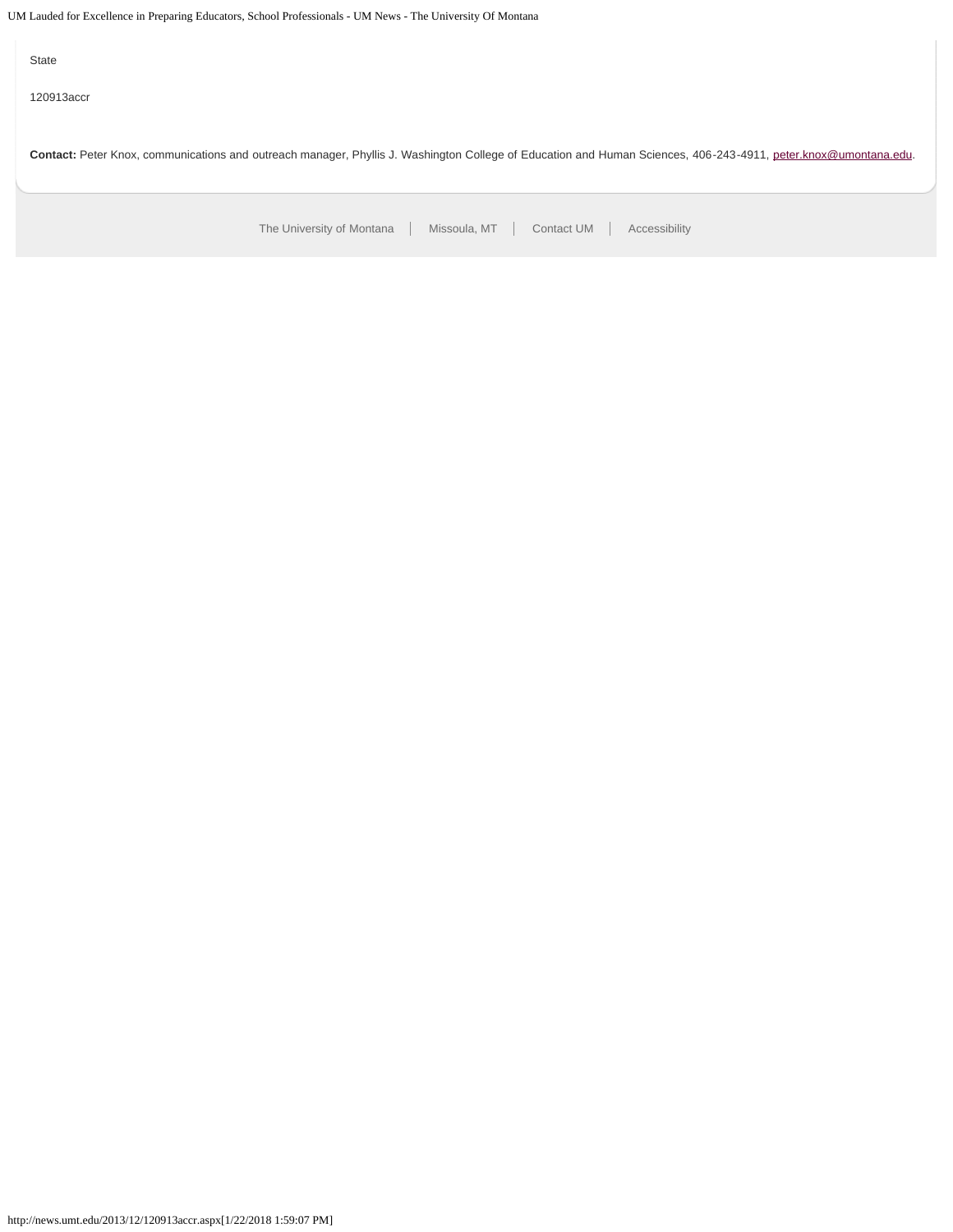<span id="page-22-0"></span>

Google



Go

December 10, 2013

**MISSOULA** – A real estate agent whose success depends upon the beauty and health of Flathead Lake is contributing to continuous lake monitoring. Dusty Dziza, owner of Flathead Lake Land & Home in Kalispell, puts aside a percentage of her commissions from Flathead Lake property sales for the University of Montana Flathead Lake Biological Station. She donated more than \$1,000 this fall. Dziza stepped up to support the cause after hearing FLBS Director Jack Stanford discuss the station's important work at the annual Flathead Lakers meeting in July.

"What makes Flathead Lake such a valuable and treasured resource is the size of the lake, combined with the extraordinary water quality," said Dziza. "There is no question that the water quality has a direct and significant impact on real estate values. The only hope we have in protecting the water quality we all enjoy is to ensure the continuation of the great work done by the Flathead Lake Biological Station."

She intends to continue making this contribution into the future.

Dziza's donation supports monitoring of Flathead Lake water quality and ecology, adding to a data record that began in the 1890s. Monitoring of water quality helps to ensure that Flathead Lake remains one of the cleanest large freshwater lakes in the world. At stake is the ecological health of the Flathead Basin, as well as quality of life for all those who enjoy or live on the waterfront.

"It is great to have community support for Flathead Lake and our monitoring program," said Stanford.

The donation will be matched by an anonymous donor as part of a Lake Monitoring Challenge Grant announced in December 2011. For each dollar raised up to \$1 million, the donor will contribute an equal amount. The challenge grant continues through December 2014.

Established in 1899, UM's Flathead Lake Biological Station is one of the oldest active biological field research stations in the United States. It is internationally renowned as a freshwater mecca for ecology and limnology researchers and students.

###

KS/JS

Flathead, Local

121013lake

**Contact:** Tom Bansak, research scientist and development coordinator, UM Flathead Lake Biological Station, 406-982-3301 ext. 229, [tom.bansak@umontana.edu](mailto:tom.bansak@umontana.edu).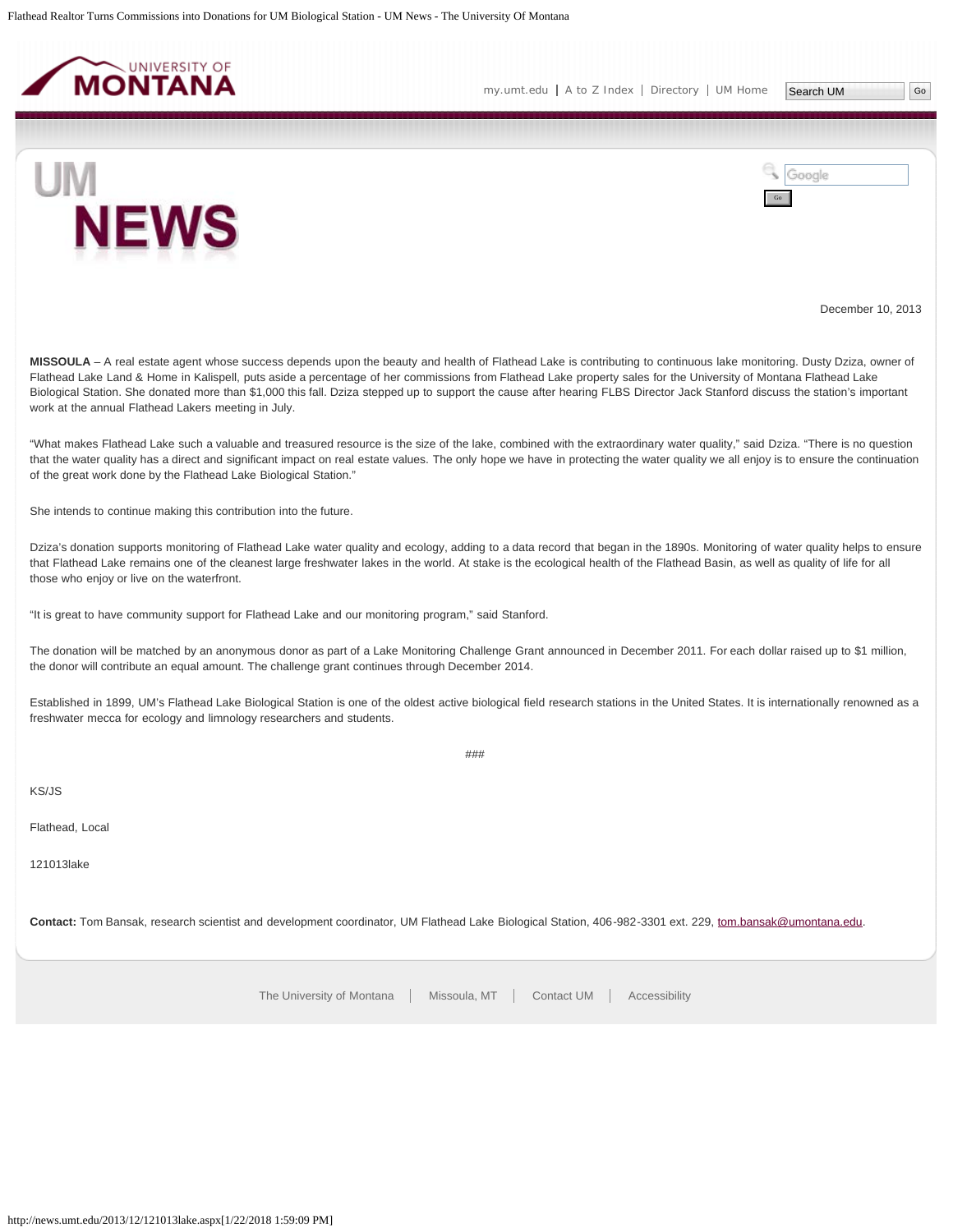<span id="page-23-0"></span>

UM



December 09, 2013

**MISSOULA** – Country singer Don Williams will perform a concert at 7:30 p.m. Wednesday, June 18, in the George and Jane Dennison Theatre at the University of Montana.

Tickets for the show will go on sale at 10 a.m. Friday, Dec. 13. They are available online at [http://www.griztix.com](http://www.griztix.com/). Tickets range in cost from \$39.50 to \$55, and will cost an additional \$3.50 if purchased the day of the show.

Williams, known as the "Gentle Giant," has built a career writing songs that speak to people's hearts. His hits include "Good Ole Boys Like Me," "I Believe in You," and "Amanda and Tulsa Time." He was inducted into the Country Music Hall of Fame in 2010.

"I don't think there's anything we have to do daily in our walk that's more important than how we deal with each other," Williams said. "To me, it's everything. So when you're looking for songs, if they can express that, then you've found something special."

For more information call Tom Webster, director of the Dennison Theatre, at 406-243-2853 or email [thomas.webster@umontana.edu.](mailto:thomas.webster@umontana.edu)

###

BP

Local, Western Montana

121013conc

**Contact:** Tom Webster, director, UM George and Jane Dennison Theatre, 406-243-2853, [thomas.webster@umontana.edu.](mailto:thomas.webster@umontana.edu)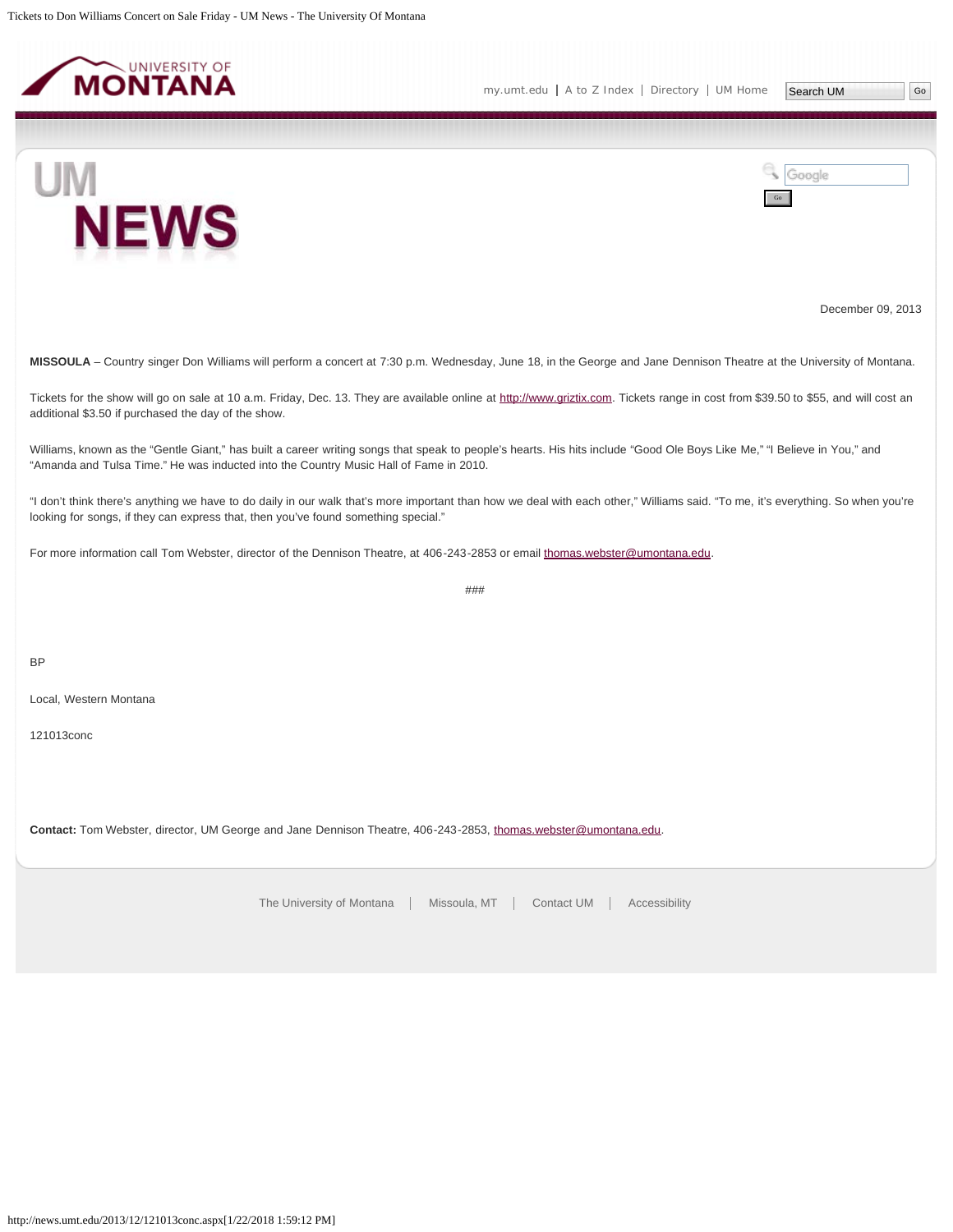<span id="page-24-0"></span>







December 09, 2013

**MISSOULA** – University of Montana Dining will host the 16th annual Great UM Christmas Cookie Cook-Off on Friday, Dec. 13. This year's event, themed "Willy Wonka and the Chocolate Factory*,*" will be held from 2 to 6 p.m. in the UM Lommasson Center's Food Zoo Dining Room.

UM students, employees and their families are invited to join UM Dining to spread holiday cheer by baking and decorating cookies. Guests may bring home up to half of the cookies they bake, and the other half will be donated to local youth homes, senior homes, group shelters and other nonprofit organizations.

The event is open to faculty and staff with an active Griz Card, their families and friends. UMD is supplying its personnel and facilities. Sysco Foodservice of Montana is donating the cookie dough and decorations.

Annually, about 300 dozen cookies are donated to 16 local charities and more than 29 campus departments participate in the festivities. In addition to cookie making, there also will be beverages, music and a children's play area. Santa will join in the party from 5 to 6 p.m.

###

JM/all

Local

120913cook

**Contact:** Jerry O'Malley, creative director of marketing, UM Dining, 406-243-6433, [jerry.omalley@mso.umt.edu](mailto:jerry.omalley@mso.umt.edu).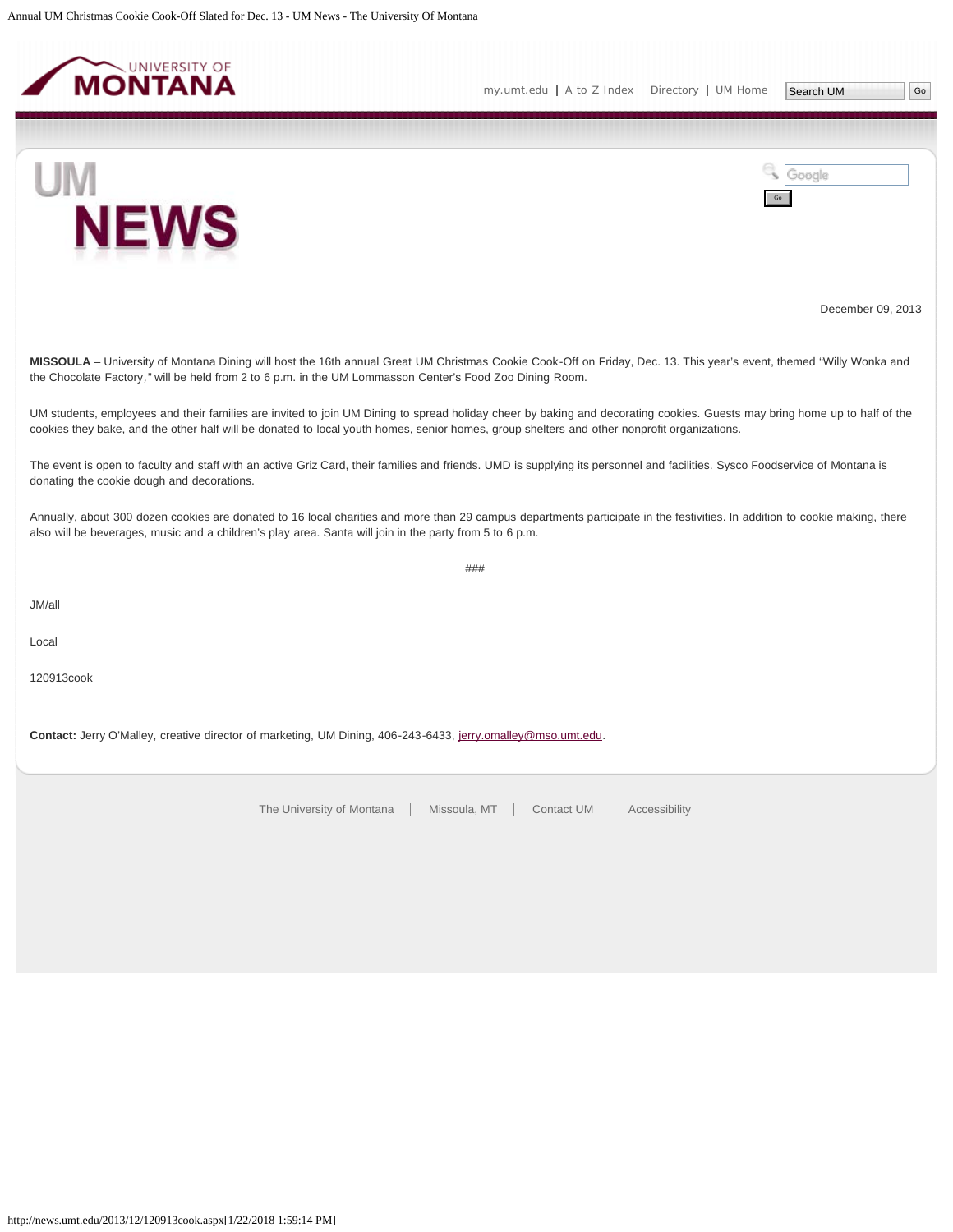<span id="page-25-0"></span>



December 06, 2013

**MISSOULA** – More than 1,600 students from all over the world recently competed in the semiannual Capsim Challenge to see who has the corporate intellect to be a winning CEO. Christopher Chew, a University of Montana School of Business Administration student rose to the top of the competition, taking second place in the Foundation challenge.

Students from more than 280 universities competed in the online challenge, in which participants manage a simulation of a multimillion-dollar company. The simulation challenge is a global online competition held in the spring and fall semester each year. The competitions are open to all students who have used a Capsim business simulation in their university or two-year college course in the previous 12 months.

Chew, a senior from Key Largo**,** Fla**.**, studying management information systems, participated in the Foundation challenge where he was selected as one of the top six competitors worldwide. During the fall challenge, he competed against five other students to run a hypothetical company that produces sensors.

Each competitor started with a \$40 million company for which they were presented with problems and asked to input their decisions.

"They have the chance to make decisions on research and development, how to market products, how to automate production, financing their investments and planning for improvements, among others," said Shawn Clouse, UM associate professor of business. "The simulations are designed to get students to think like executives."

After starting in the same place, participants ended up in drastically different situations.

Following a simulated eight-year period, Chew ended the competition with about \$24 million in profits, \$87 million in sales and a final score just nine points shy of the firstplace competitor.

Capsim is the world's largest business simulation platform. More than 500 universities and corporations use the introductory Foundation or more complex Capstone programs.

"This is the first year we've had a UM undergraduate compete," Clouse said. "I'm extremely proud of Christopher's achievement of second place among worldwide competitors."

In May, UM School of Business Administration graduate student Curtis Wallette took first place in the Capsim Capstone competition.

For the Foundation challenge results, visit [http://www.capsim.com/business-simulations/challenge/Fall-2013-Foundation-Challenge.pdf.](http://www.capsim.com/business-simulations/challenge/Fall-2013-Foundation-Challenge.pdf)

###

BP/all

State, Hometown

120413caps

**Contact:** Christopher Chew, student, UM School of Business Administration, 406-274-0395, [christopherchew@hotmail.com;](mailto:christopherchew@hotmail.com) Shawn Clouse, associate professor, UM School of Business Administration, 406-243-5985, [shawn.clouse@umontana.edu.](mailto:shawn.clouse@umontana.edu)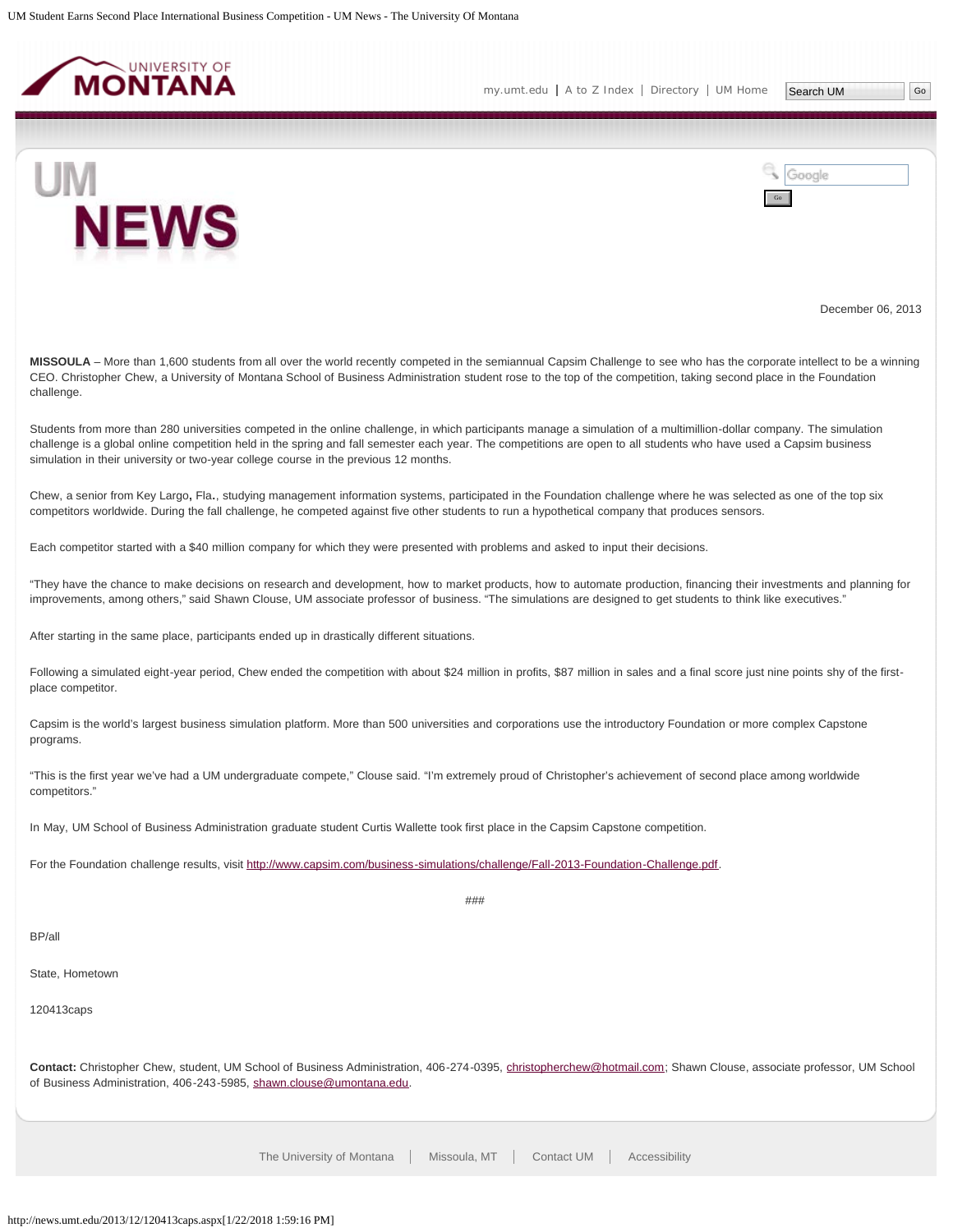UM Student Earns Second Place International Business Competition - UM News - The University Of Montana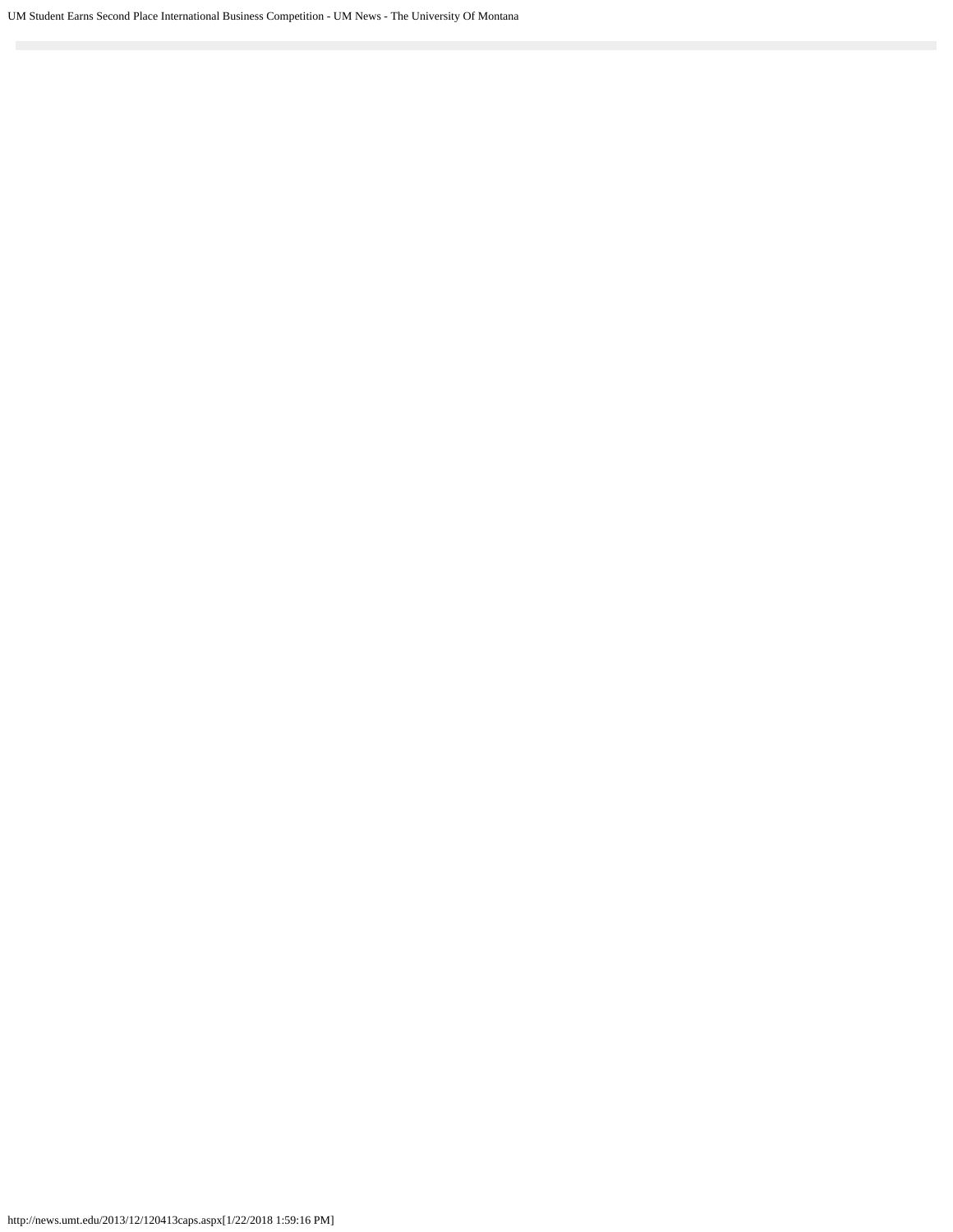<span id="page-27-0"></span>

[my.umt.edu](http://my.umt.edu/) | [A to Z Index](http://www.umt.edu/search/atoz/) | [Directory](http://www.umt.edu/directory/) | [UM Home](http://www.umt.edu/)

Search UM

Google



Go

December 05, 2013

**MISSOULA** – A recent article in a professional psychology journal recognized the University of Montana's doctoral program in clinical psychology as one of 10 accredited programs that has "exceptionally good outcomes for its students."

The article examined 233 programs accredited by the American Psychological Association, analyzing match rates for internships and pass rates on the standard psychologist licensure exam. The researchers found that the UM is among "select programs [that] appear to be value-additive during training and evidence a student body that is achieving markedly better than expected."

UM psychology Associate Professor Bryan Cochran said one of the reasons for great student outcomes is the program's combination of theoretical and practical training. Students will spend years conducting research, but they also are trained in providing psychotherapy services under one-on-one supervision.

"When it comes time for students to leave our program, students have worked exceptionally hard throughout their training. They've received close mentoring and supervision from a number of our faculty members," Cochran said.

UM's program is fairly small for a clinical psychology doctoral program, hosting 10 faculty members and accepting only six to eight new students each year, out of an applicant pool ranging from 125 to 200.

Cochran said the program uses a holistic model when selecting students, including telephone or on-site interviews, letters of reference, personal statements, research and clinical experience, as well as students' GRE scores and GPAs. This process results in students who are an excellent fit for the program in a variety of domains.

"We get amazing students who come here from all over the United States to further their education," he said.

The article, "Hidden Gems Among Clinical Psychology Training Programs," was published in the October issue of Training and Education in Professional Psychology. None of the article's authors are affiliated with UM.

For more information call Cochran at 406-243-2391 or email [bryan.cochran@umontana.edu.](mailto:bryan.cochran@umontana.edu)

**BP** 

Local

120613psyc

**Contact:** Bryan Cochran, UM associate professor of psychology, 406-243-2391, [bryan.cochran@umontana.edu.](mailto:bryan.cochran@umontana.edu)

[The University of Montana](http://www.umt.edu/) | Missoula, MT | [Contact UM](http://www.umt.edu/comments) | [Accessibility](http://www.umt.edu/home/accessibility)

###